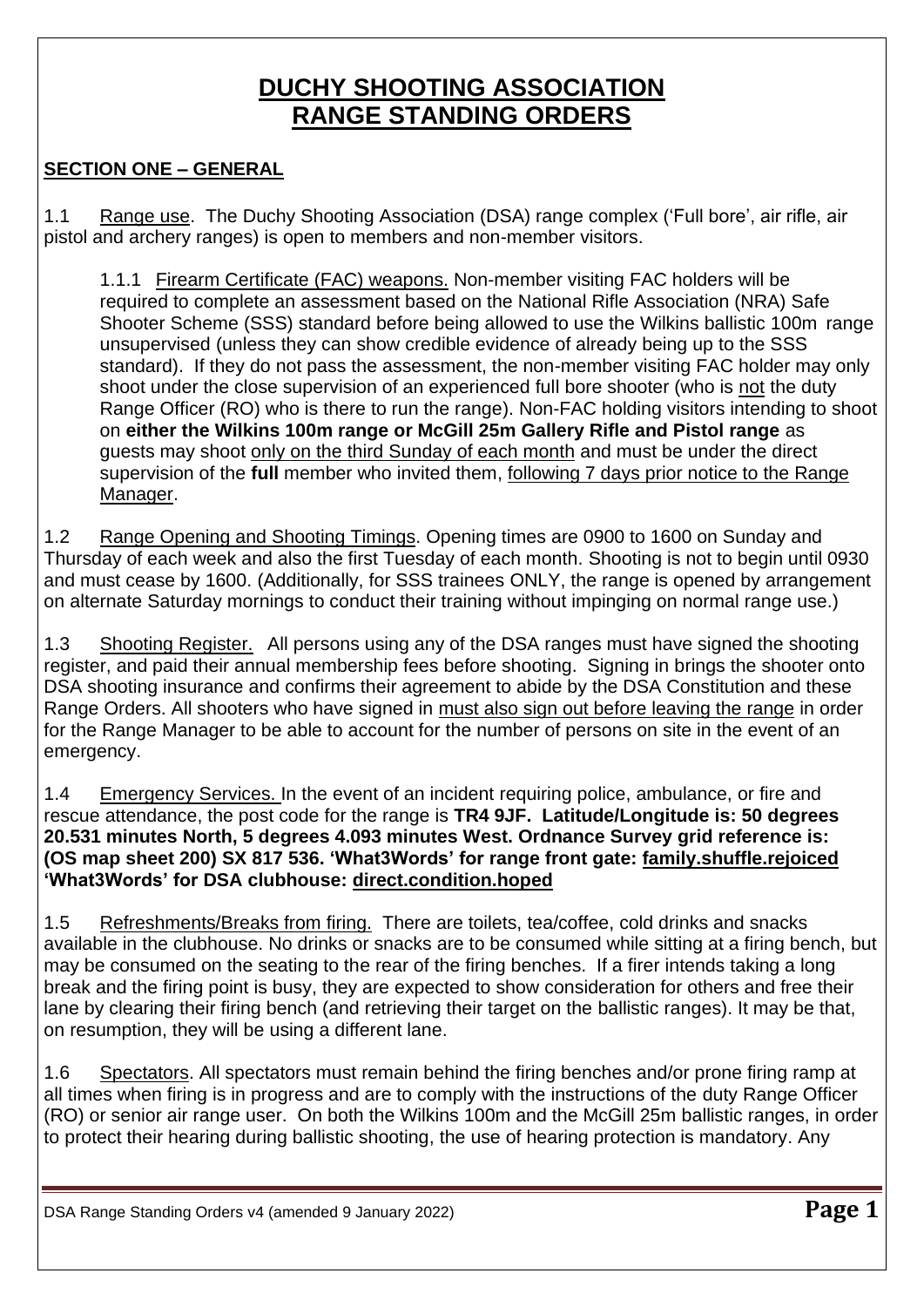spectator refusing or unable to wear adequate hearing protection will be directed to spectate from within the clubhouse.

1.7 Children. Children under the age of 14 must remain under the direct supervision of an adult parent or guardian at all times during shooting periods. Hearing protection must be used on or near the ballistic ranges. Application for permission for children under the age of 14 to shoot must be made to the Range Manager in advance. Children under the age of 12 are not permitted to fire cartridge firearms under any circumstances; they may use air rifles or air pistols on the respective ranges under the direct supervision of a parent or suitably qualified and/or experienced adult.

1.9. Dogs. Dogs are permitted on the range complex during range opening hours provided they are kept under proper control at all times. The owner of any dog deemed by the Range Manager or duty RO to be not under proper control or causing, or likely to cause, a nuisance or danger will be asked to remove the dog from the range. Any repetition will result in the dog being banned from coming to the range and may result in sanctions against the owner if they are an Association member. Dogs are not permitted to be down range or forward of any firing point or firing bench or prone shooting ramp when the range premises are 'live' between the hours of 0930-1600.

1.10 Vehicles. Vehicles may only be driven onto the range(s) with the permission of the Range Manager, and may only be parked in the allocated car parks.

1.11 Clothing and equipment. Any shooter whose clothing or equipment, (including firearms), are thought to be inappropriate or likely to bring the DSA into disrepute, will be challenged by the duty RO or other DSA official and may be asked to leave. (For example: offensive language printed or embroidered onto clothing in public view.)

1.12 Complaints. All complaints will be investigated and addressed if they are put in writing either to the Trustees, Chairman or Secretary to the Range Committee.

1.13. Alcohol and Drugs. For safety reasons, the consumption of alcohol and the use of illegal drugs is forbidden on DSA premises. The Trustees and Range Committee reserve the right to ban and terminate the membership of anyone who presents as being under the influence of alcohol or illegal drugs and/or uses alcohol or illegal drugs whilst on the site. Members or visiting shooters taking prescription drugs or non-prescription 'over the counter' medications must not shoot if the advisory notes to those drugs/that medication warn against driving or operating machinery through induced drowsiness.

# **SECTION TWO – THE WILKINS 100m BALLISTIC RANGE**

2.1 Range Orders for the Wilkins 100m ballistic range are at Annex A to these Standing Orders.

# **SECTION THREE – THE McGILL 25M GALLERY RIFLE AND PISTOL RANGE**

3.1 Range Orders for the McGill 25m Gallery Rifle range are at Annex B to these Standing Orders.

# **SECTION FOUR – THE TIPPETT AIR RIFLE AND AIR PISTOL RANGES**

4.1 Range Orders for the use of the Frank Tippett Memorial Air Rifle Ranges and air pistol ranges are at Annex C to these Standing Orders.

# **SECTION FIVE – ARCHERY RANGE**

5.1. Range Orders for the Archery Range are at Annex D to these Standing Orders.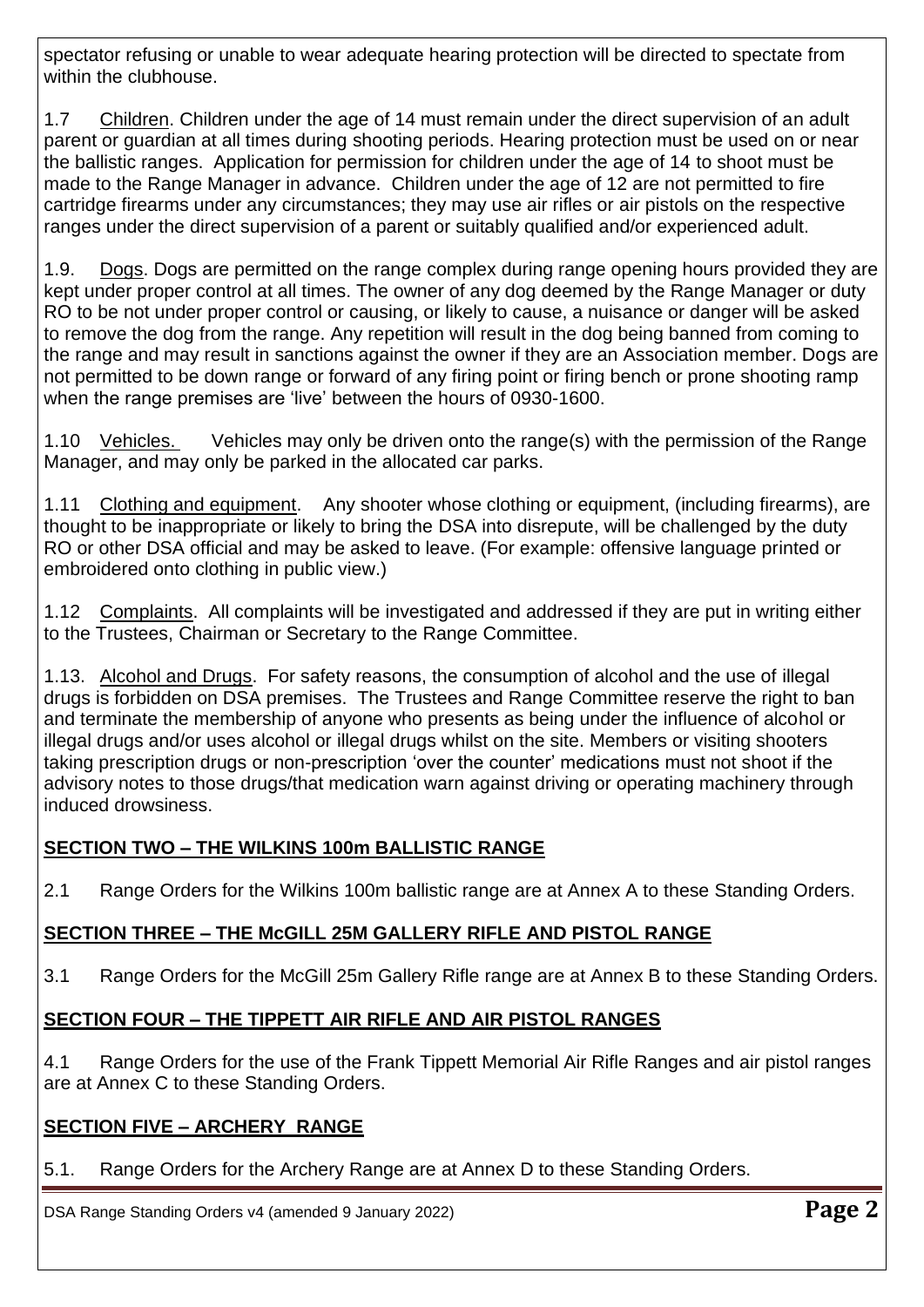# **BY ORDER**

of the DSA Range Management Committee 9 January 2022

List of Annexes:

- A. Range Orders for the Wilkins 100m ballistic range.
- B. Range Orders for the McGill 25m Gallery Rifle and Pistol range<br>C. Range Orders for the Tippett Air Rifle and Air Pistol ranges.
- Range Orders for the Tippett Air Rifle and Air Pistol ranges.
- D. Range Orders for the Archery range.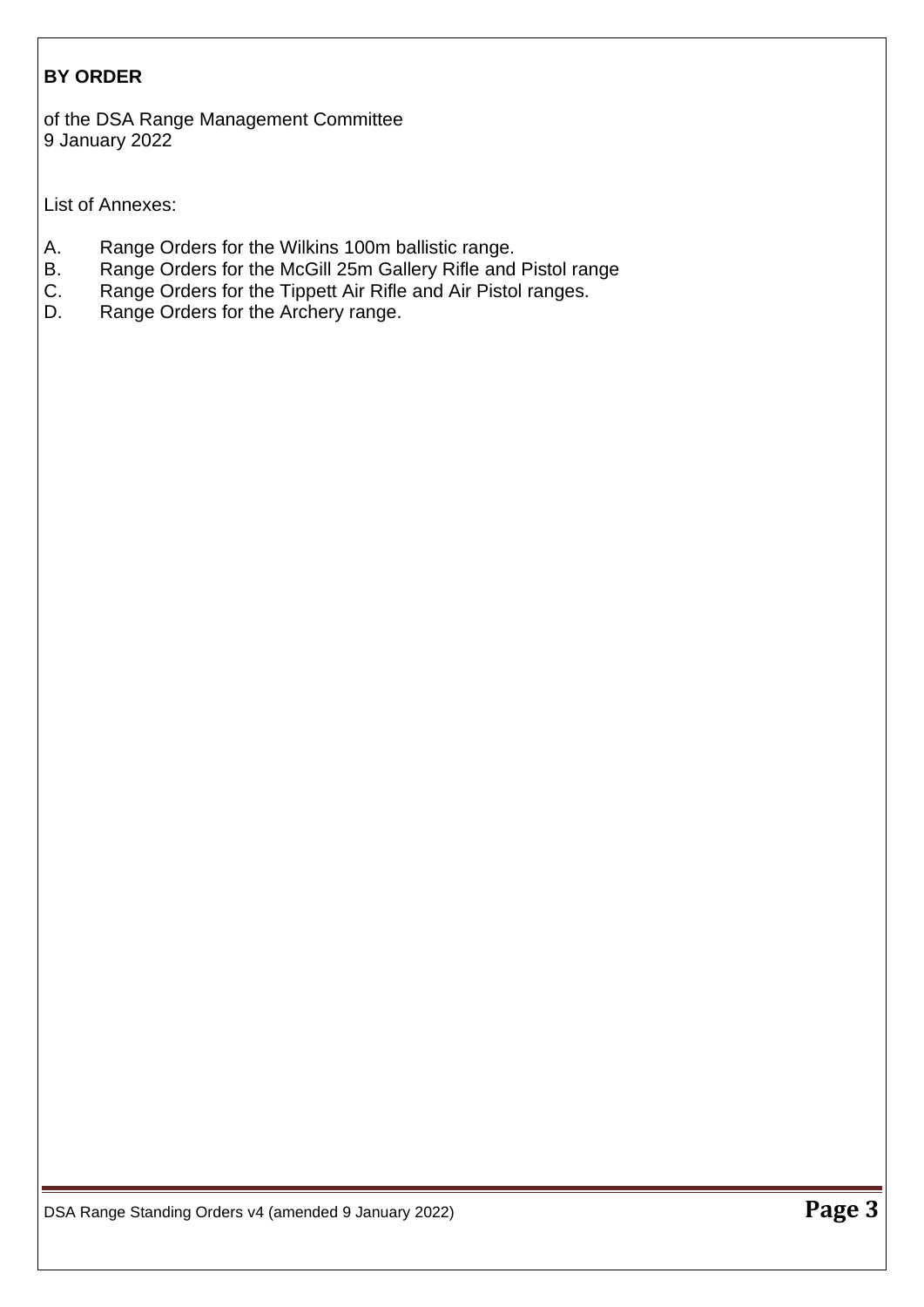### ANNEX A TO DSA RANGE ORDERS DATED 9 JAN 2022

# **RANGE ORDERS FOR THE WILKINS 100M BALLISTIC RANGE**

A1. RANGE OFFICERS. The on-duty qualified NRA RCO, NRA RSO or Duchy Range Officer (hereafter referred to as the 'RO') is in charge of this range at all times. Their orders or instructions are to be obeyed without delay or debate. In any safety or behaviour related issue his / her decision is final.

The RO is responsible for ensuring that:

- a. The designated range area as denoted by red flags and warning notices is CLEAR before shooting commences.
- b. The range is properly prepared for use and the red flags are flown on ALL masts.
- c. All firers have read the Range Orders and receive a firer's brief before shooting.
- d. All firers must have signed the shooting register and paid their fees before shooting.
- e. All members and visitors are wearing Association identity badges whilst on the range.
- f. Only penetrable approved targets on wooden frames to be used, targets only to be located at the sand butts.
- g. Shooting is ONLY allowed within the defined range area and normally from the 100m firing point/benches and prone shooting ramp at targets 50m and 100m distant on all 16 lanes. (Exceptions are made for gallery rifles/Section 1 and Section 2 shotguns etc to shoot from the 25m firing point on the first Sunday of each month and as required for those practising for or undergoing the DSC1 deer stalking test shoot at 100m, 70m and 40m.)
- h. Inexperienced shooters, probationary members and/or visitors are properly supervised on a one-to-one basis by an appropriate and suitably experienced person.
- i. All firearms are unloaded, cleared and secured in an appropriate slip or case before they are removed from the range.
- j. The range is cleared on completion of shooting. All red flags are lowered; all targets put away; all rubbish is collected and removed from the range by the individual creating it; holes in sand butts are refilled and the range left in a clean and tidy condition.
- k. In the event of a serious incident a report is to be prepared for the Range Committee.
- l. In the event of an accident there are comprehensive first aid kits for minor injuries on the Tippett air rifle zeroing range, the Wilkins 100m range firing point, the McGill 25m GRP range firing point and in the clubhouse foyer. If a serious injury has occurred, **see paragraph 1.4 above**. In addition, a 'first responder' autonomous defibrillator is located in the clubhouse foyer.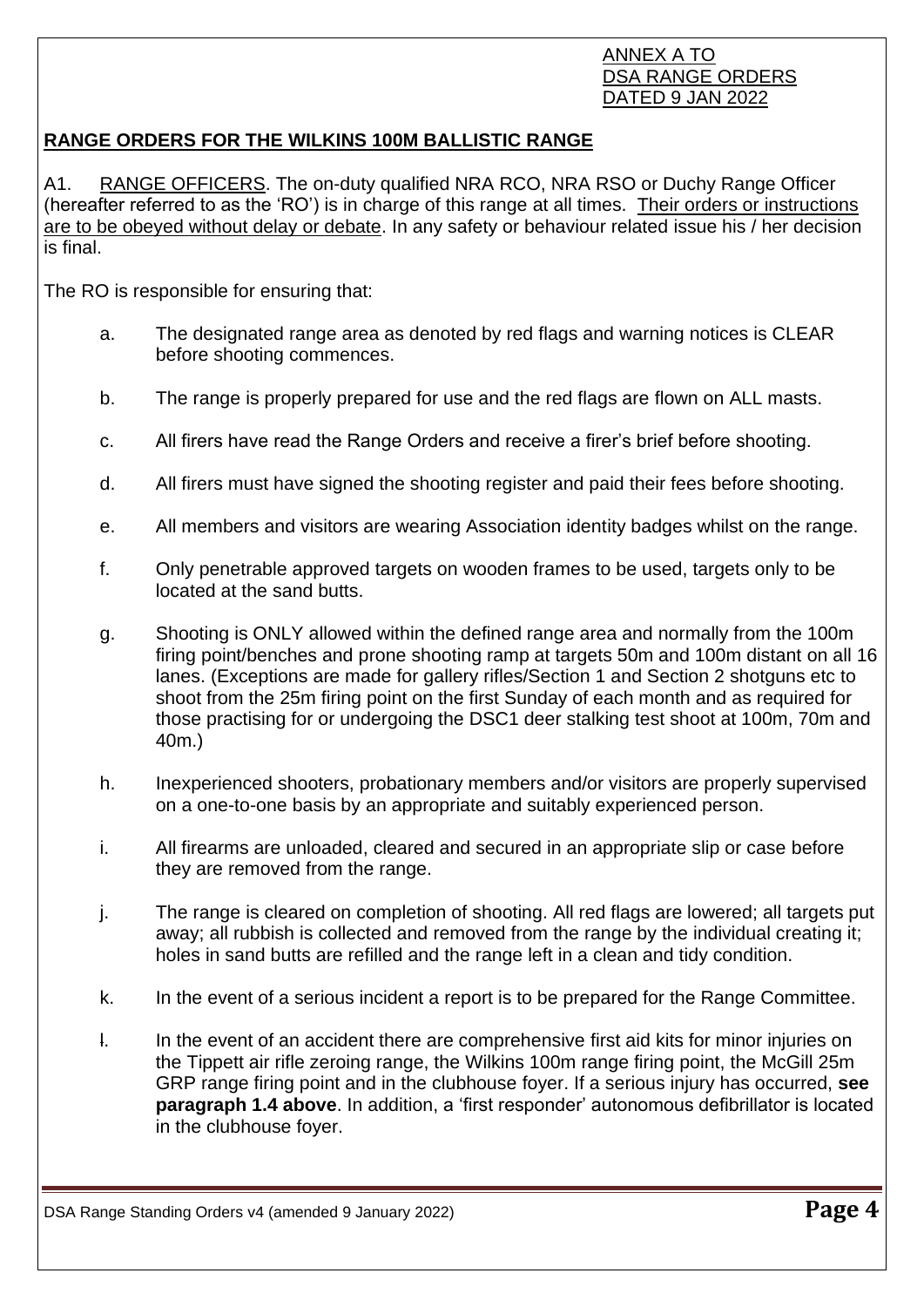A2. Shooting is not permitted until the nominated duty RO is present on the firing point. There must be a minimum of two persons present when live firing is in progress, one of which must be the RO. The RO must not shoot when in charge of the range.

A3. Shooting at objects other than approved targets is strictly forbidden. Under no circumstances can wooden skittles or metal plates be used as targets, nor any combustible or exploding targets. Bullets are only to be fired into the sand berm bullet trap/butts. Targets there are to be mounted at a centre height of 1000mm.

A4. All persons on the firing benches and prone shooting ramp **must** wear hearing protection whilst firing is in progress. The wearing of eye protection is strongly advised.

A5. Firearms may not be loaded or fired until the RO has given permission or given the order to load and fire. Firearms may not be loaded until the firer is in a firing position on a recognised firing bench or prone shooting ramp. Loaded firearms must at all times point towards the butts. Loaded firearms must not be pointed above the horizontal. When loading or unloading or checking a rifle, the barrel must always be pointed towards the butts. At no time must any part of the body be placed in front of the muzzle.

A6. Aiming or 'dry firing' an unloaded firearm is NOT allowed except as part of a properly organised course of instruction, or when in the firing position on a firing bench or prone shooting ramp and then only when it would be safe to fire a shot under 'red flag' conditions.

A7. The firearm and/or magazine must be unloaded by every shooter at the conclusion of each shoot stage, or on the order 'UNLOAD' given by the RO. The firearm and /or magazine is to be inspected by or on behalf of the RO before the firer gets out of the firing position and quits the firing point, and before anyone goes forward of the firing point.

A8. At all times, **EXCEPT** during a shoot, firearms are to be placed and secured in an appropriate slip or case. Bolt action rifles are to either have the bolt removed or a breech flag inserted. Lever action firearms are to have the action left open. Self-loading / pump action firearms are to be in the unloaded condition, i.e. magazine removed (or emptied if an integral, concealed, magazine), no round in the chamber, working parts locked to the rear, safety catch applied with a breech flag or breech plug inserted. All firearms are to be carried in as demonstrably safe a manner as possible for the firearm concerned, in the event of any difficulty the firer must seek the assistance/advice of the RO.

A9. A firer acting in a dangerous manner will forthwith be forbidden to fire again nor take part in any further shooting on the range until the RO has prepared a report for the committee and the circumstances have been fully investigated. Depending on the circumstances the RO may ask the offending firer to leave the range immediately.

A10. The RO must immediately call an emergency ceasefire if it appears that a person, vehicle, aircraft or any animal is likely to enter the range danger area. The standard emergency cease firing procedure is for the command "STOP, STOP, STOP" to be given. On hearing this command, firers are take their finger off the trigger (if about to fire/ firing), and do nothing else except await further instruction from the RO.

# A11. Firearms and Ammunition.

a. All shooters are responsible for ensuring that their firearms and ammunition are safe to use. All firearms and ammunition must be made available for inspection by the RO whenever required. In the event of a fault with the functioning of a firearm or ammunition, particularly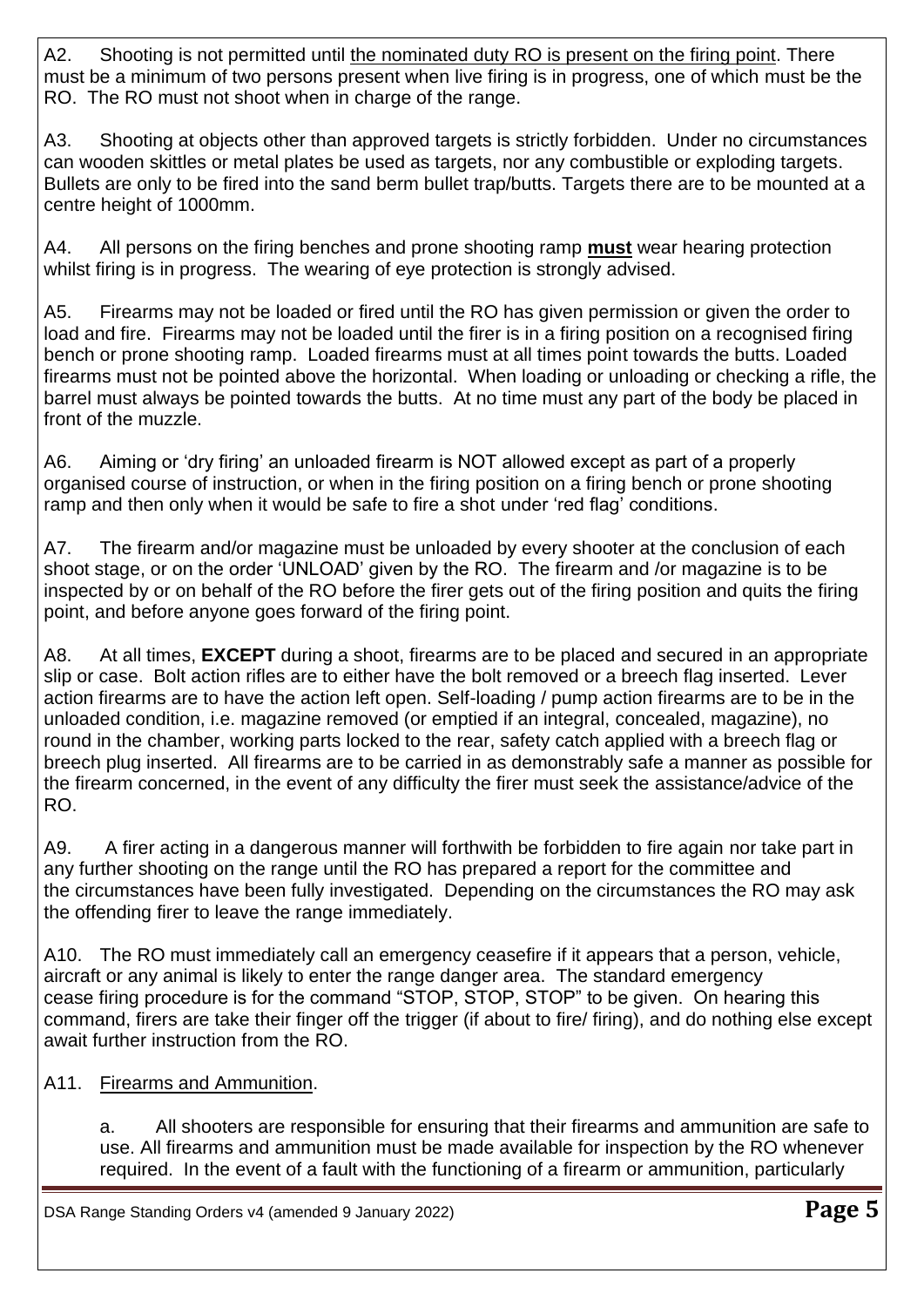home-loaded ammunition, the RO will err on the side of caution and insist the firer stops using it. Users of home-loaded ammunition are to have signed the **DSA Home Loaded Ammunition Declaration** BEFORE being permitted to use any and all such ammunition on the range. (**NB.** The NRA 'Bisley Bible', at Appendix 6 (currently page 118), lists home-loaded ammunition as *'dangerous ammunition'* since it has not been made to a regulated internationally approved standard by an automated industrial process.)

b. Any ammunition that misfires, especially .22 rimfire, MUST NOT be reloaded and fired again. Any misfire rounds are to be removed from the range and disposed of safely by the individual concerned. Alternatively such misfired rounds can be 'made safe' by use of a proprietary 'bullet puller' or kinetic hammer prior to leaving the range.

c. No tracer, incendiary, armour piercing or any other rounds containing any combustible or explosive substance may be used on the range

d. Firearms fitted with muzzle brakes may only be fired in lanes 1 and 2 in the covered firing point. Due to the over-pressure and back-blast generated by the muzzle brake, a sound baffle will be placed between firers on lanes 1, 2 and 3. (The firer has the option to remove the muzzle brake and fit a moderator, or shoot without a muzzle brake or moderator in order to be able to use the covered firing benches on lanes 3-12, or shoot outside the covered firing point where the back-blast will be dissipated.)

Only the following firearms / calibres may be used on the range:

# (1) Modern centre fire rifle:

A maximum calibre of .321"-.323" (8.1mm-8.2mm) and/or maximum muzzle energy (ME) of 5160 ft /lbs (7000 Joules). Provided the maximum muzzle velocity (MV) does not cause the ME limit above to be exceeded, all modern full bore centre fire calibres up to the limits above may be shot at the range.

# (2) FAC–rated air rifles

An air rifle with a ME greater than 12 foot pounds or 16.27Joules. Any air rifle calibre.

The following firearms may be used on the range at the specified distances:

# (3) Pistol Calibre Gallery Rifles and Rimfire rifles:

Minimum distance 10m, maximum 100m, within the designated safety area. Prone or from a bench, may only be fired at 100m.

If a firearm falls into the following categories: Ancient, Historic or Obsolete Calibre, it may be fired at the range regardless of calibre, provided the ME is within the stated ME limits for the range.

(4) Black Powder Muzzleloaders:

Calibres up to .775" at minimum distance 10m/yds, max 100m within the designated range safety area. At 100m, only to be fired prone or from a bench.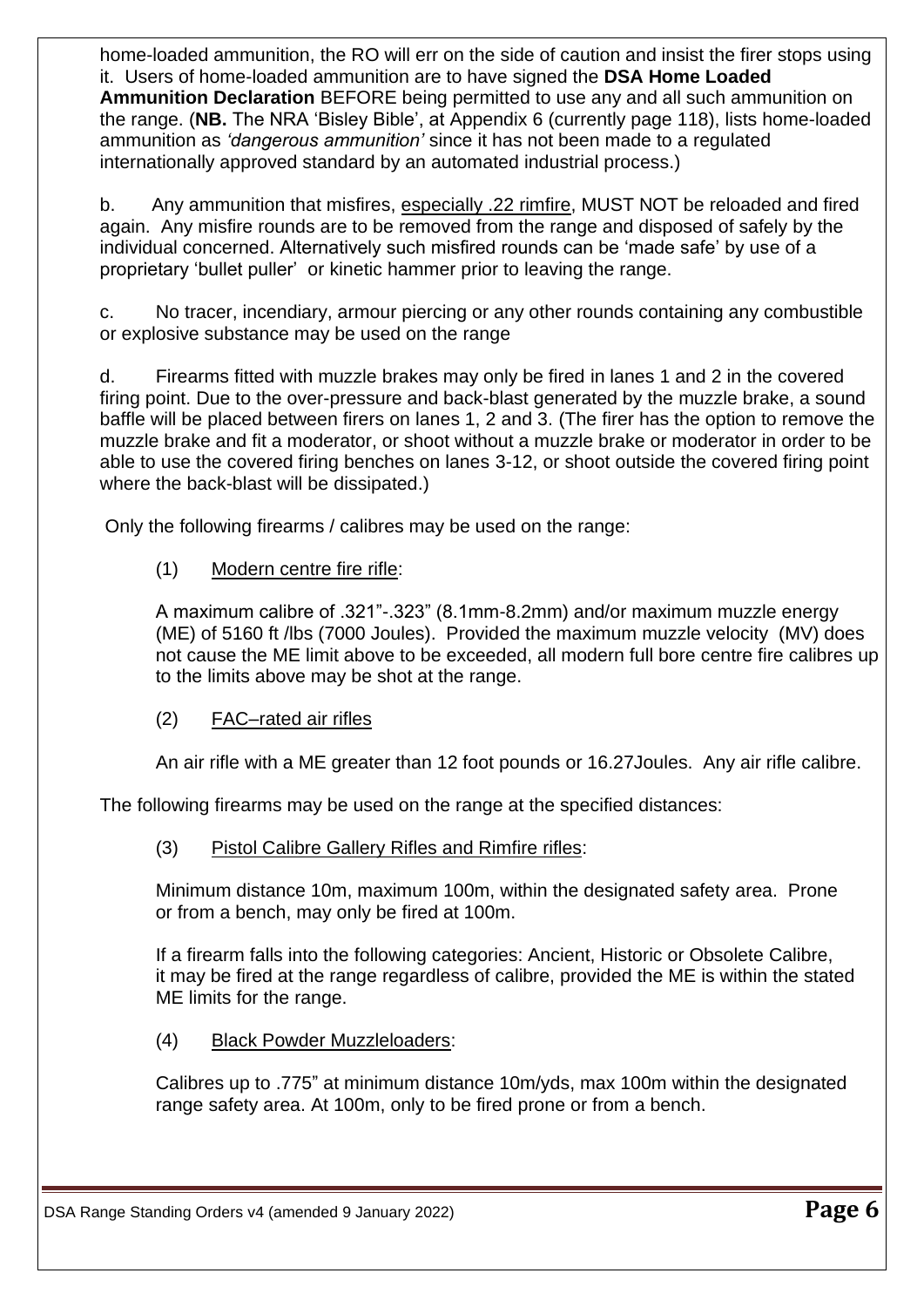### (5) Black Powder Breech Loading Cartridge:

As for Black Powder Muzzle loaders. At 100m only to be fired prone or from a bench.

(6) Section 1 and Section 2 Shotguns

20 bore, 16 bore and 12 bore shotguns firing 'slug' ammunition. To be fired from standing or seated position on 100m firing point at target at 50m. If firing at a target 25m away from the 100m firing point, the above can only be fired from the seated position. On the first Sunday of each month and firing from the 25m firing point, fired in the standing, kneeling or sitting (on the ground) position at target in 'the butts' (the sand back-stop behind, and including, the targets).

- A12. The use of **any Section 5 firearms** is STRICTLY FORBIDDEN **on any Zelah range**s. Section 5 firearms are outside the authorised firearm types permitted by the Home Office Approved Range Operator approval. This is a 'summary expulsion' offence if proven.
- A13. Firearms are **NOT** to be handled or inspected in the Car Park or Clubroom. Any handling or inspection of firearms is to be carried out on the firing point, or – having first been proven clear and safe - in the 'training room' (former indoor air pistol range) only. Firearms that are carried from a vehicle to such a safe zone or to the firing line must be carried secured in an approved case or slip . No live ammunition is permitted in the club room.
- A14. Carriage of uncased firearms.

(a) Bolt action Rifles. After being proved clear to the RO, to be carried with the breech open and muzzle pointed vertically upwards; whenever possible a safety flag inserted in the breech.

(b) Under Lever Rifles. After being proved clear to the RO to be carried with the breech open and muzzle pointed vertically upwards, the rifle to be proved clear by "racking the lever" at least three times.

(c) .22 Semi Automatic Rifles. After being proved clear to the RO, to be carried with muzzle pointed vertically upwards, with a safety flag or breech plug inserted in the breech to prevent the movement forward of the breech block/firing pin.

(d) Semi-automatic or Pump-action Shotguns. After being proved clear to the RO to be carried with the muzzle pointed vertically upwards with a safety flag or breech plug inserted in the breech to prevent the movement forward of the breech block/firing pin.

(e) Muzzle Loading Firearms. After being proved clear to the RO to be carried with the barrel pointing vertically upwards, the hammer / cock to be in the 'half-cocked' position and not primed or capped.

(f) Long Barrelled Pistols. After being proved clear to the RO to be carried holstered, cased or with the muzzle pointed vertically upwards with the finger outside the guard and **ONLY EVER FIVE CHAMBERS** to be charged with the hammer down on an empty cylinder. Capping only carried out on the firing point aligned as for live firing with the RO's permission. In the case of a misfire, the firearm can be reprimed.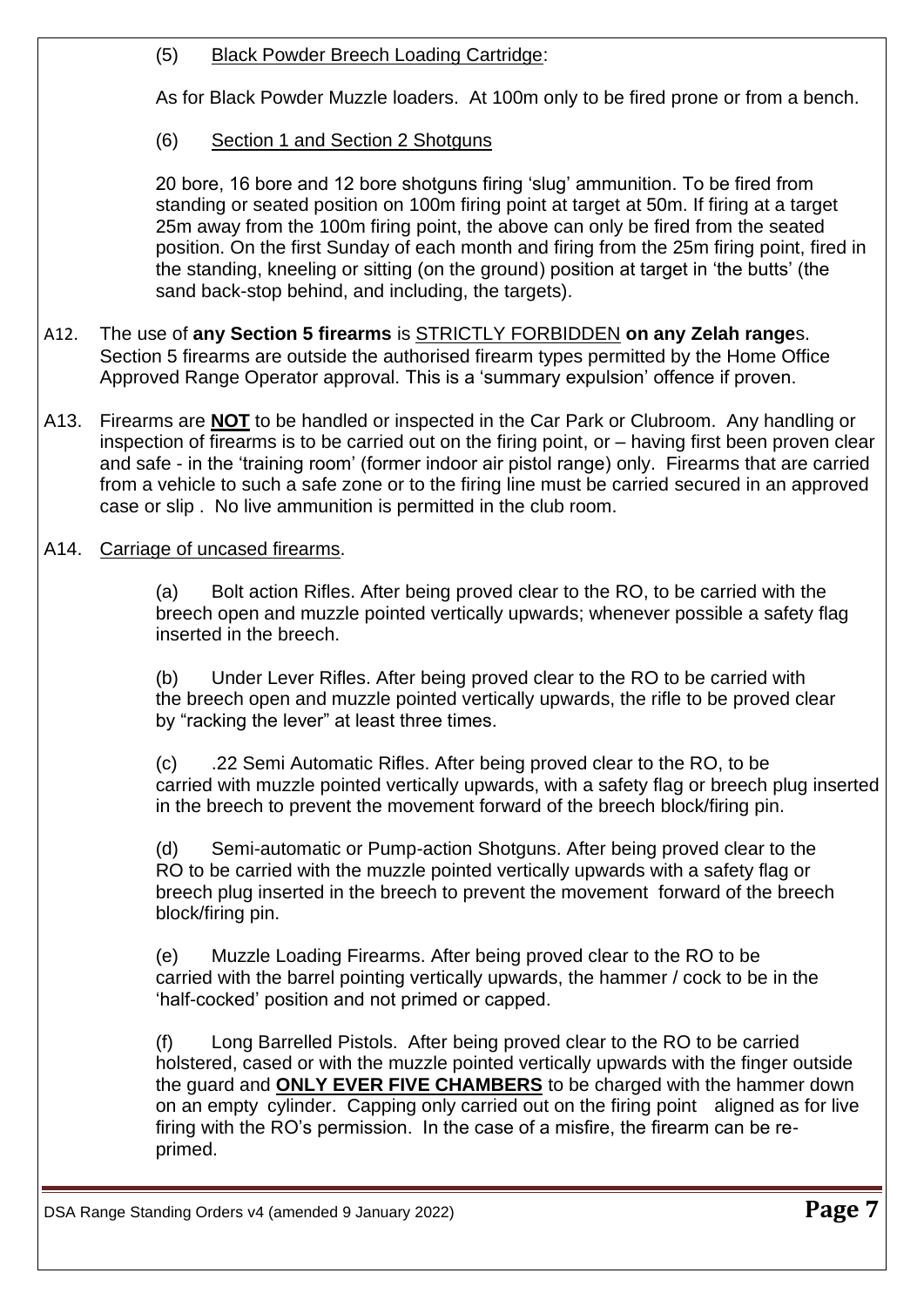(g) Matchlock weapon. (NB - Matchlock weapons may be outside the experience of the duty RO. Matchlock shooters should enquire of the duty RO if they are familiar with this weapon type and if not, brief them on the safety drills and firing procedure.) After being proved clear to the RO it must be kept pointing down range with the match removed for at least 30 seconds. If the main charge fails to ignite, drawing of the charge must only be done under the supervision of the RO.

- (h) FAC-rated air rifles. See Annex C, paragraphs C2 and C6.
- A15. Shooting off sticks. Stick combinations used specifically for deer stalking can be used on the 100m ballistic range under the following conditions:

(a) They can be used from the shorter ranges required for the Deer Stalking Certificate Level 1 test, i.e. 40m, 70m as well as 100m, on the first Sunday of each month during the reduced ranges shooting that takes place on that day. They may also be used from the stated closer ranges at any time, at the discretion of the RO on duty, providing they do not cause unnecessary disruption to normal 100m shooting practices.

(b) They may be used at any time during normal shooting hours from 100m, on lanes 15 and 16 only, and the firer must not be forward of the 100m firing point as per normal red-flag firing conditions and is to comply with all orders of the RO.

(c) The firer will adhere to the standard practice of loading, firing, unloading and misfire drills, with the weapon in the horizontal position pointing towards their respective target. The weapon must be proven clear before being removed from the sticks, to be placed in a bag or case. The firer is to comply with all orders of the RO.

A16. 'Person(s) forward of the firing point'. At all times when persons are forward of the firing point, whether shooting at lesser ranges than 100m or when setting, checking, changing or recovering targets, or when making good the sand in the stop-butt there is to be displayed in front of the 100m firing point the DSA sign which informs all persons on the 100m firing point that there are persons forward of that firing point and that no firearms may be handled for any reason until that sign is removed, the green flag taken down and the 100m range again made 'live' by the duty RO and a red flag then being flown on the firing point.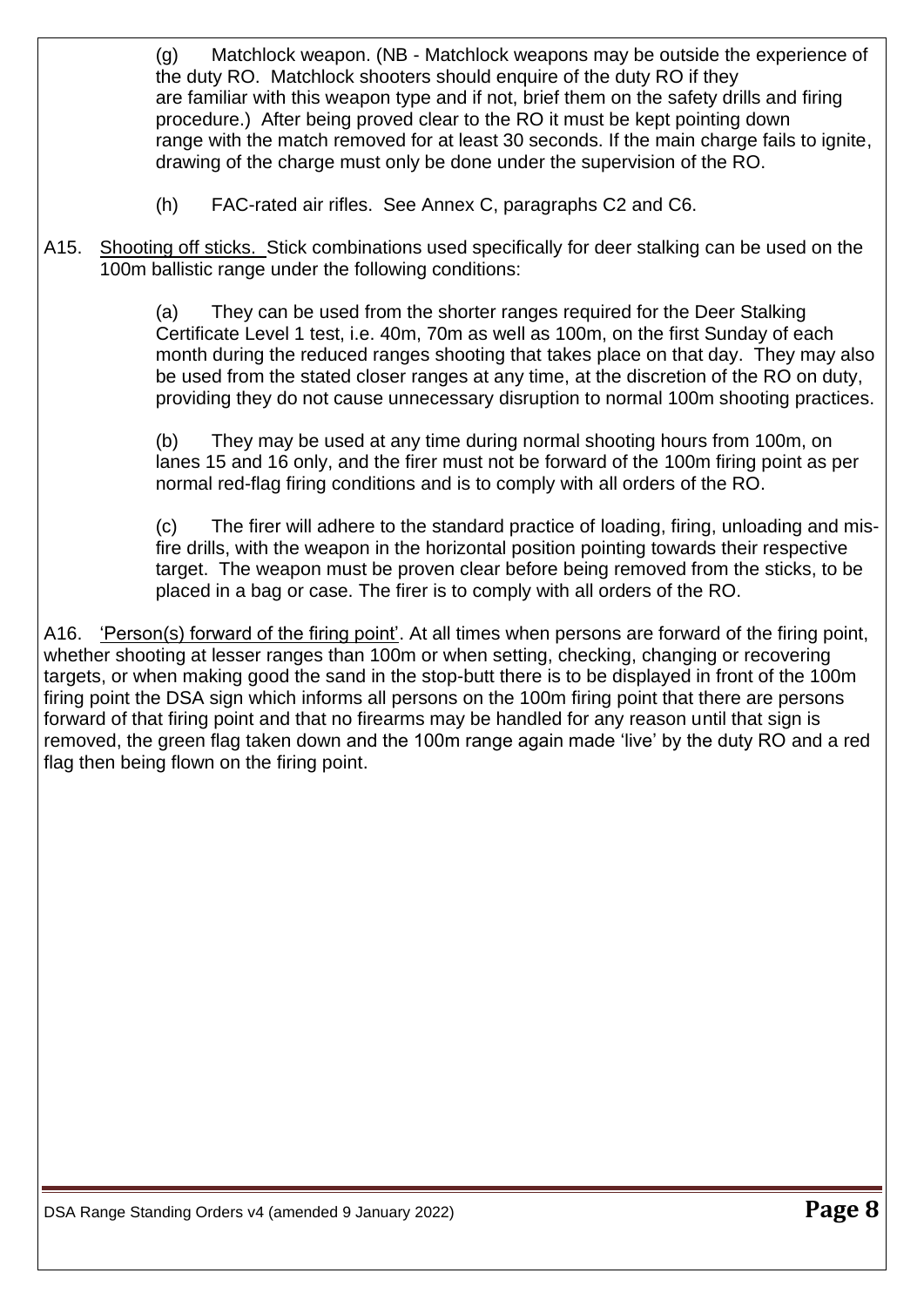### ANNEX B TO DSA RANGE ORDERS DATED 9 JAN 2022

# **RANGE ORDERS FOR THE McGILL 25M GALLERY RIFLE RANGE.**

B1. General**.** The McGill 25m Gallery Rifle Range is a 6-lane range available for use by air powered firearms and ballistic firearms but on separate occasions. With the exception of Firearm Certificate (FAC) rated air powered firearms (those in excess of 12 ft lbs or 16.27 Joules muzzle velocity) no air powered firearms are to be fired on this range when the range is being run by a nominated duty Range Officer (RO) and 'gallery rifle' ballistic firearms are in use.

B2. Firing positions. Firing positions on the McGill 25m Gallery Rifle Range can be standing (unsupported or supported (by a post)), seated (at a bench) or sitting (on the ground) or kneeling at the firing point(s), as required by the applicable NRA course of fire rules. Standing (supported) is only possible on the 25m firing point. There is currently no provision for shooting prone, which is prohibited.

B3. Applicable Range Orders.

# 1. **Ballistic firearms and FAC-rated air powered firearms**.

a. To avoid repetition, **ALL of Annex A to these Range Orders applies to the McGill 25m Gallery Rifle range**, when being used by members shooting the above categories of firearm with **the following notable alterations/exceptions**:

(1). Paragraph A1, subparagraph g. On the McGill 25m Gallery Rifle Range shooting is ONLY allowed within the defined range area and normally from the covered firing point 25m from the target(s). Firing may take place at distances of 10m, 15m 20m and 25m from the target to better accord with NRA courses of fire. Distance markers will indicate the range to the target. When the red flag is flying, movement forward of the firing point with loaded firearms is to be the exception, not the rule and can only be carried out under strict supervision and control of an RO to meet specific NRA courses of fire. All persons on the firing point(s) must move together and at the same time, on order of the RO.

(2). Paragraph A4. All persons on the active firing point(s) **must** wear hearing protection whilst firing is in progress. The wearing of eye protection is strongly advised.

(3). Paragraph A6. Aiming or 'dry firing' an unloaded firearm is NOT allowed except as part of a properly organised course of instruction, or when in the firing position on a firing bench and then only when it would be safe to fire a shot under 'red flag' conditions.

- (4) Paragraph A11. Firearms and Ammunition.
	- (a). All shooters are responsible for ensuring their firearms and ammunition are safe to use. All firearms and ammunition must be made available for inspection by the RO whenever required. In the event of a fault with the functioning of a firearm or ammunition, particularly home-loaded ammunition, the RO will err on the side of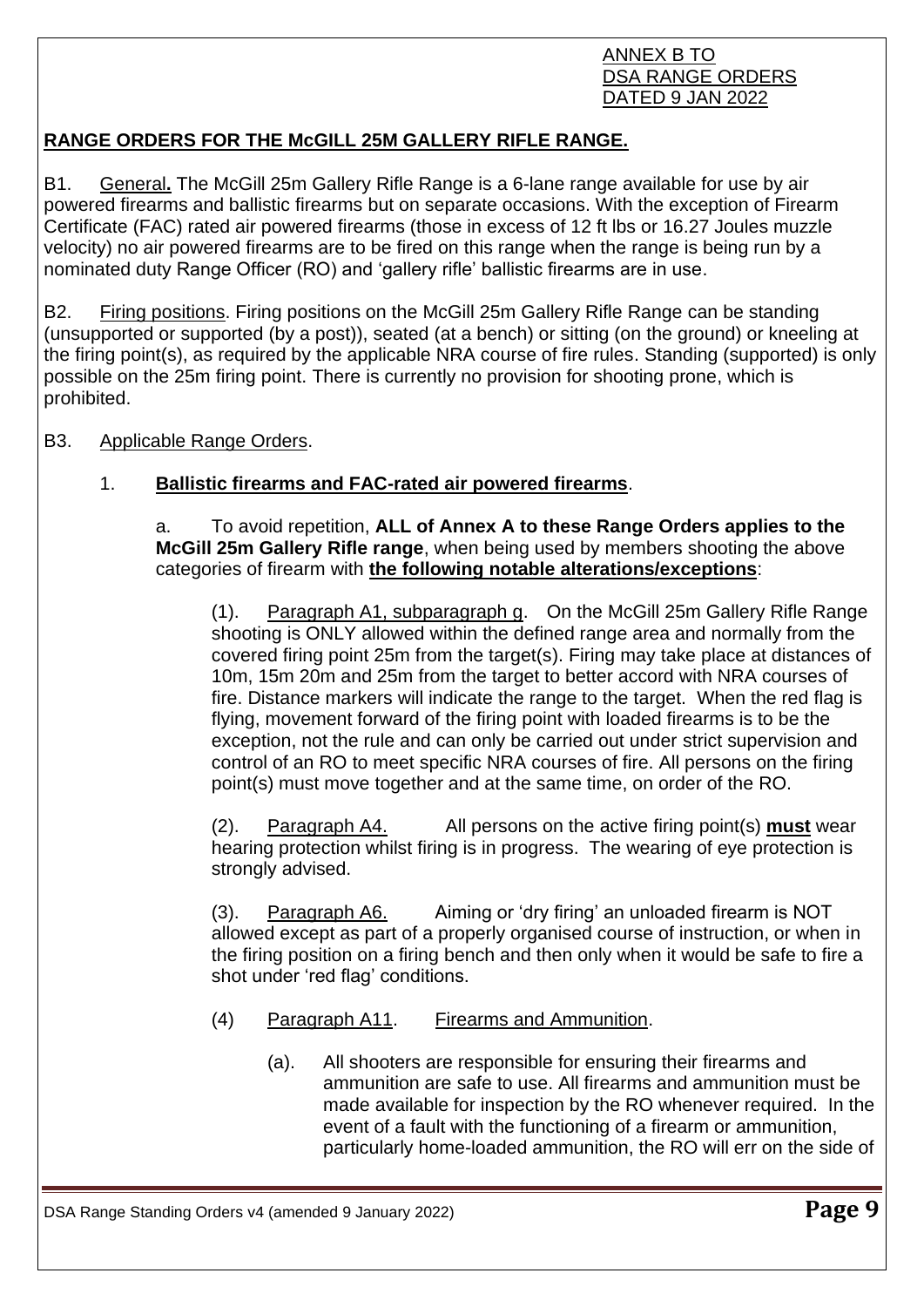caution and insist the firer stops using it. Users of home-loaded ammunition are to have signed the **DSA Home Loaded Ammunition Declaration** BEFORE being permitted to use any and all such ammunition on the range.

- (b). Any ammunition that misfires, especially .22 rimfire, MUST NOT be reloaded and fired again. Any misfire rounds are to be removed from the range and disposed of safely by the individual concerned. Alternatively such misfired rounds can be made safe by disassembly, using a proprietary 'bullet puller' prior to leaving the range.
- (c). No tracer, incendiary, armour piercing or any other rounds containing any combustible or explosive substance may be used on the range.
- (d). **Only the following firearms** / calibres may be used on this range:

(i) **Air powered firearms.** Air rifles (sub-12 ft. lbs or 16.27 Joules MV) up to and including 0.25" calibre.

(ii) **FAC–rated air powered firearms**. Air rifles above 12 ft. lbs or 16.27 Joules MV up to and including 0.25" calibre, **but only when the range is in use by ballistic firearms and when being run by the nominated duty RO.**

(iii) **Pistol Calibre Gallery Rifles and Rimfire rifles**:

**(**a) Pistol-calibre Gallery Rifles of calibres: .22, 9mm, .38Spl/.357 Magnum, .44" and .45"

- (b) Long-barrelled pistol (LBP)
- (c) Black powder pistol (BPP)
- (d) Long-barrelled revolver (LBR)

The muzzle velocity (MV) of any ammunition shall not cause the muzzle energy (ME) in any ballistic firearm at sub-paragraphs *1a(4) (d) (ii),* and *(iii)* above to exceed the maximum permitted MV/ME for this range of 1000 ft. lbs.

- b. Paragraph A12. *FOR THE AVOIDANCE OF ANY DOUBT*, paragraph A12 is restated, unchanged. The use of **any Section 5 firearms** is STRICTLY FORBIDDEN **on any Zelah range**s. Section 5 firearms are outside the authorised firearm types permitted by the Home Office Approved Range Operator approval. This is a 'summary expulsion' offence if proven.
- c. Paragraph A14. Carriage of uncased firearms.

(1) Bolt action Rifles. After being proved clear to the RO to be carried with the breech open and muzzle pointed vertically upwards; whenever possible a safety flag inserted in the breech.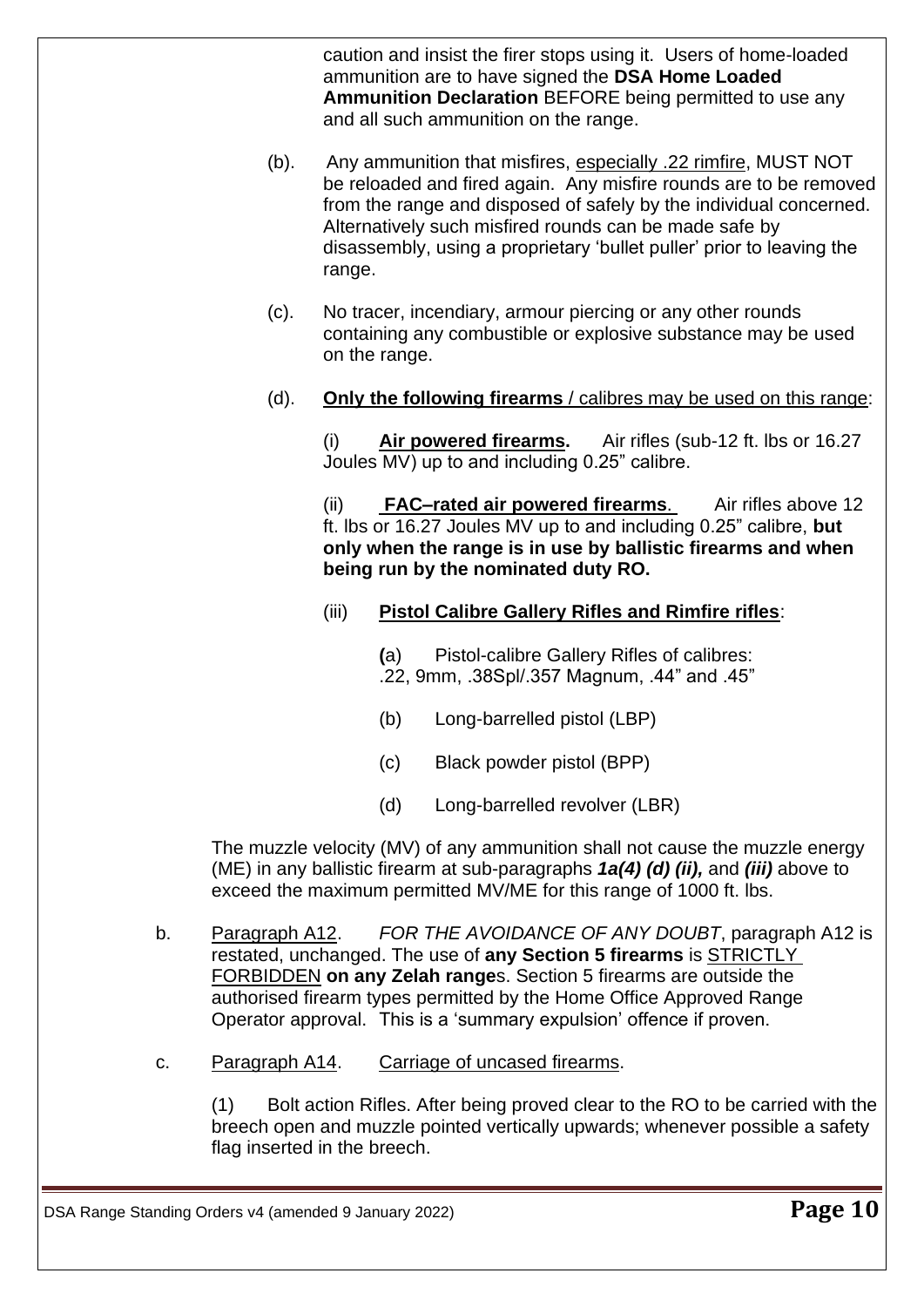(2) Under Lever Rifles. After being proved clear to the RO to be carried with the breech open and muzzle pointed vertically upwards, the rifle to be proved clear by "racking the lever" at least three times.

(3) .22 Semi Automatic Rifles. After being proved clear to the RO, to be carried with muzzle pointed vertically upwards, with a safety flag or breech plug inserted in the breech to prevent the movement forward of the breech block/firing pin.

(4) Muzzle Loading Firearms. After being proved clear to the RO to be carried with the barrel pointing vertically upwards, the hammer / cock to be in the 'half-cocked' position and not primed or capped.

(5) Long Barrelled Pistols. After being proved clear to the RO to be carried holstered, cased or with the muzzle pointed vertically upwards with the finger outside the guard. When loading **ONLY EVER FIVE CHAMBERS\*** to be charged with the hammer down on an empty cylinder. Capping only carried out on the firing point aligned as for live firing with the RO's permission. In the case of a misfire, the firearm can be re-primed.

**\* A solitary exception to this rule occurs for certain centre-fire firearms for which the appropriate NRA course of fire requires all six cylinders to be charged/loaded, with the double-action hammer down and resting on one cartridge. This shall only be done with the express permission of the RO.**

(6) FAC-rated air rifles. See Annex C, paragraphs C2 and C6.

d. Paragraph A15. Shooting off sticks. There is to be no shooting off sticks on this range.

- 2. **Air powered firearms.** To avoid repetition, **ALL of Annex C to these Range Orders applies** to the McGill 25m Gallery Rifle range when being used by members firing air powered firearms with a muzzle velocity less than 12 ft. lbs or 16.27 Joules, when no DSA RO is present. The air filling station remains at the air zeroing/plinking range.
- B4. Usage. The McGill 25m Gallery Rifle range will be available as below:

a. Air powered firearms – The **first and third Sunday** of each month, 0930-1230. All other air ranges will remain open for use concurrently.

b. FAC air powered firearms and Gallery Rifle ballistic firearms (**range to be run by an RO**) - The **second and fourth Sunday** of each month, 0930-1230. The 100m Wilkins ballistic range will remain open concurrently. Additionally the 'first hour, first Sunday of the month 0930-1030' slot on the Wilkins 100m ballistic range remains in operation for Section 1 and Section 2 shotgun etc users.

B5. Targets.

a. Targets on the McGill 25m Gallery Rifle range are only to be penetrable paper, cardboard or other similar material approved for use as a target by the Range Management Committee on application.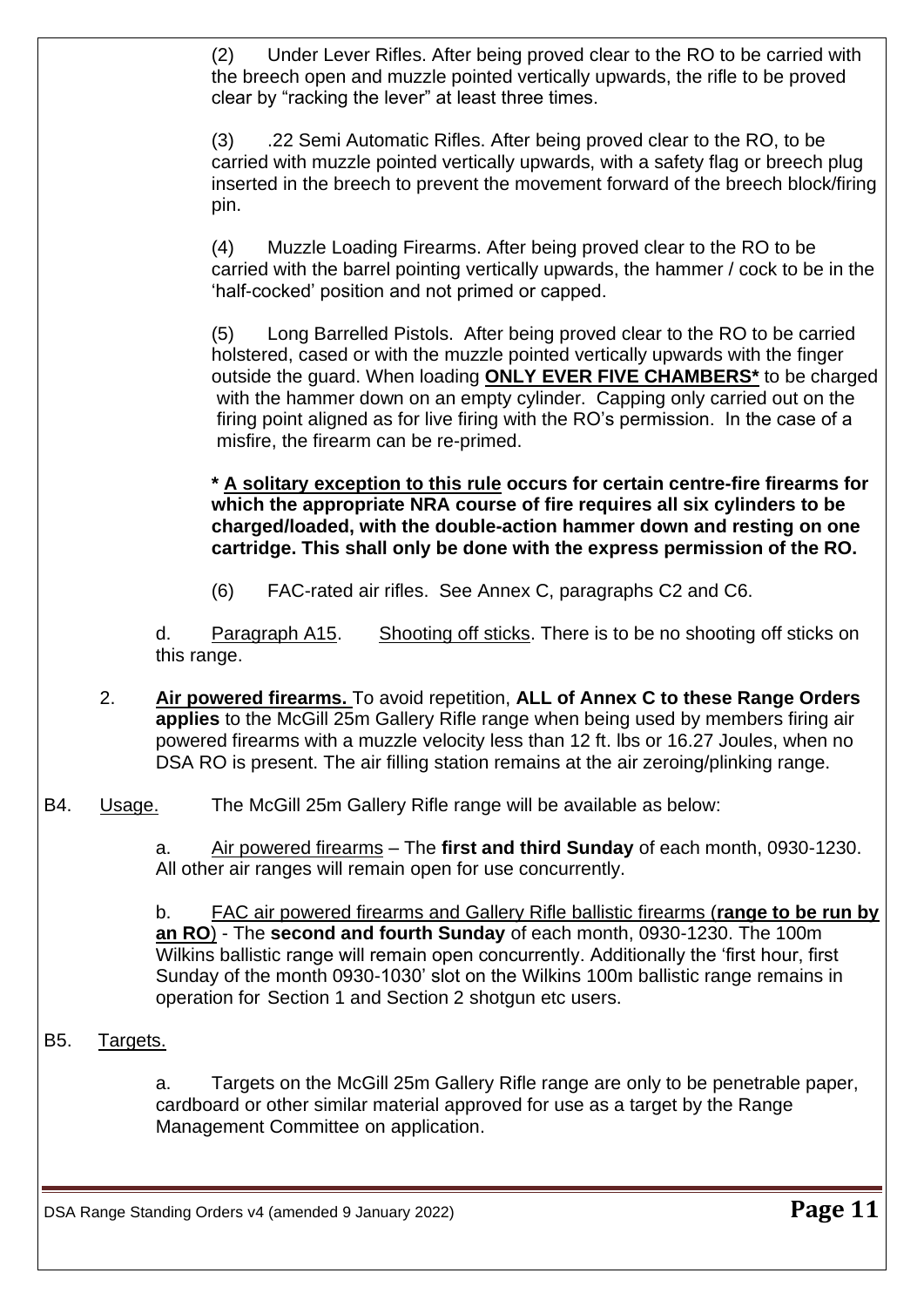b. Targets are to be properly mounted in target holders (or in the turning target mechanism) to the rear of the railway sleeper wall at the butts. Nothing is to be placed on top of either of the sleeper walls, subsequently to be used as a target.

c. Wooden skittles and/or steel plates are not to be used as targets.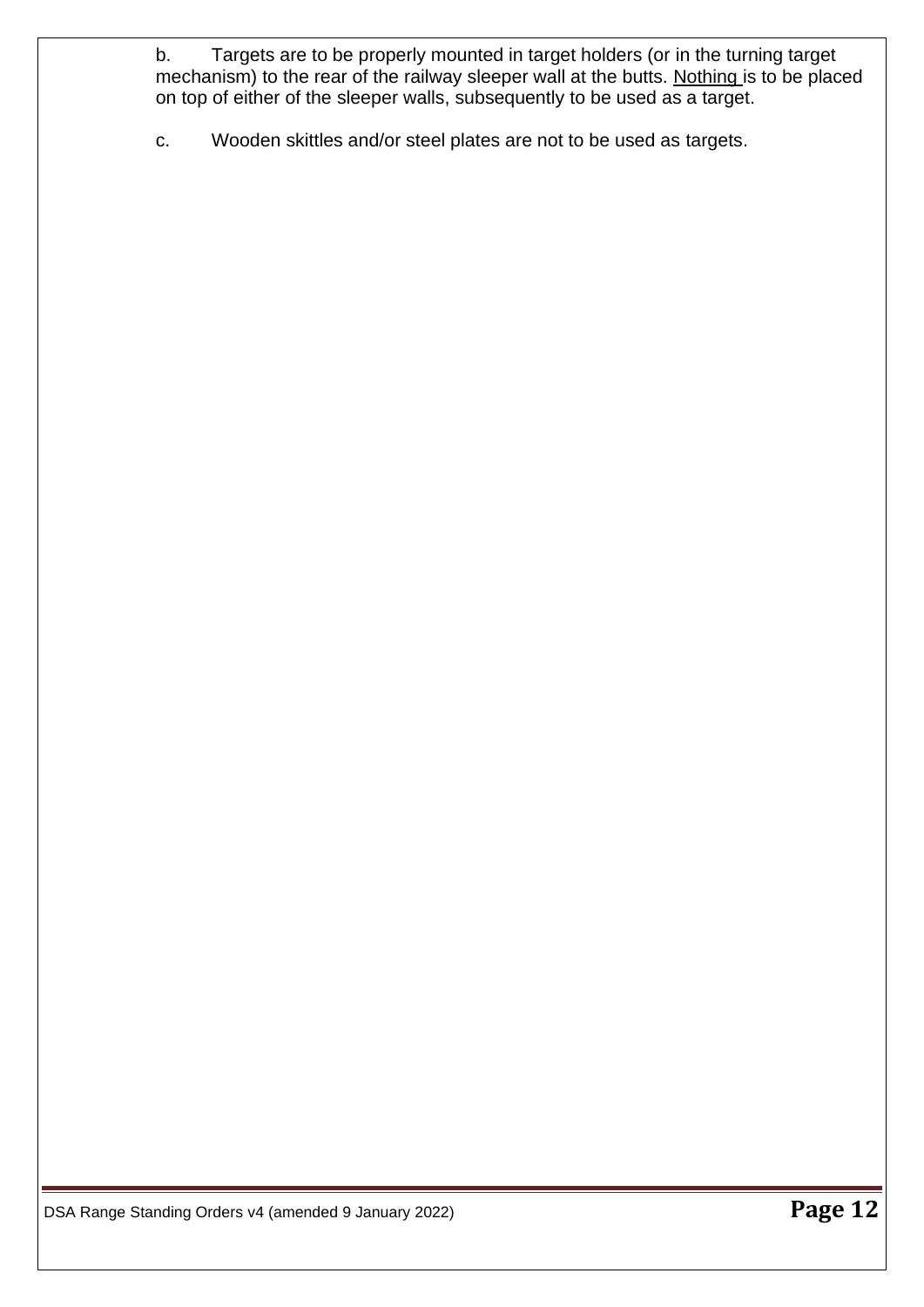#### ANNEX C TO DSA RANGE ORDERS DATED 9 JAN 2022

# **RANGE ORDERS FOR THE TIPPETT AIR RIFLE\* AND AIR PISTOL\* RANGES.**

(**\*** Where no qualified DSA RO is routinely on duty)

#### C1. Safety - General.

a. Safety with any type of firearm is everyone's responsibility. Shooting is one of the safest of all sports. The reason for this is that there are safety rules that MUST be observed at all times. Rimfire, centrefire and muzzle-loading ballistic weapons and shotguns all have the potential to wound, maim or kill. The lethality of air weapons should never be underestimated.

b. The most experienced shooter present is to take responsibility for the air range they are using. He/she will be nominated by the Range Manager from those attending the air ranges on the day, changing as necessary during the day. The role includes ensuring correct and safe shooting practices; safe range usage and stopping all shooting in an emergency. They also act as point of contact for beginners and visitors to the air ranges.

c. The only air weapons to be fired on the air rifle and air pistol ranges are those air weapons with a muzzle energy (ME) below 12 ft lbs or 16.27 Joules. All air weapons used on these ranges will be subject to occasional chronometer testing to ensure this order is being complied with. Visiting shooters and new members, shooting at DSA ranges for the first time will have their air weapons checked with a chronometer prior to them being allowed to shoot to ensure that only legally compliant air weapons, and not Firearm Certificate (FAC) rated weapons are to be used on the air ranges.

d. No FAC-rated air weapons of any sort may be used on any of the DSA air weapon ranges. They may be used only on the ballistic 'Full Bore' range under Full Bore range orders and procedures, as for ballistic firearms, by Full Bore trained SSS members.

e. Do not cross any of the 'RANGE CLOSED' barriers/signs. First, follow the correct procedure to open the range. This rule is to prevent a person being down a range, perhaps working on targets, and a recently-arrived shooter setting up to shoot on that range, unaware that someone is forward of the firing point or of the danger so created.

f. Do not go beyond the 'DANGER – NO ENTRY, PERSONS DOWN RANGE' sign, or enter the air zeroing/plinking range by any route, when this sign is displayed in the doorway of the air zeroing/plinking range while carrying an air weapon, even if the air weapon is sleeved, bagged or in an approved container. No access is permitted to the range for any reason while this sign is displayed.

g. When the 'DANGER – NO ENTRY, PERSONS DOWN RANGE' sign is obstructing the doorway into the air zeroing/plinking range all firers are to have removed any magazine, discharged their firearm into the ground ahead, opened the breech, unhoused their cocking handle and laid their firearm down on the shooting bench in front of them, pointing it down the range. The firers are **all** then **to stand and 'dress back'** from the firing bench(es), so that noone is sitting or standing at the firing bench(es) or in any proximity to firearms while person(s) are down-range.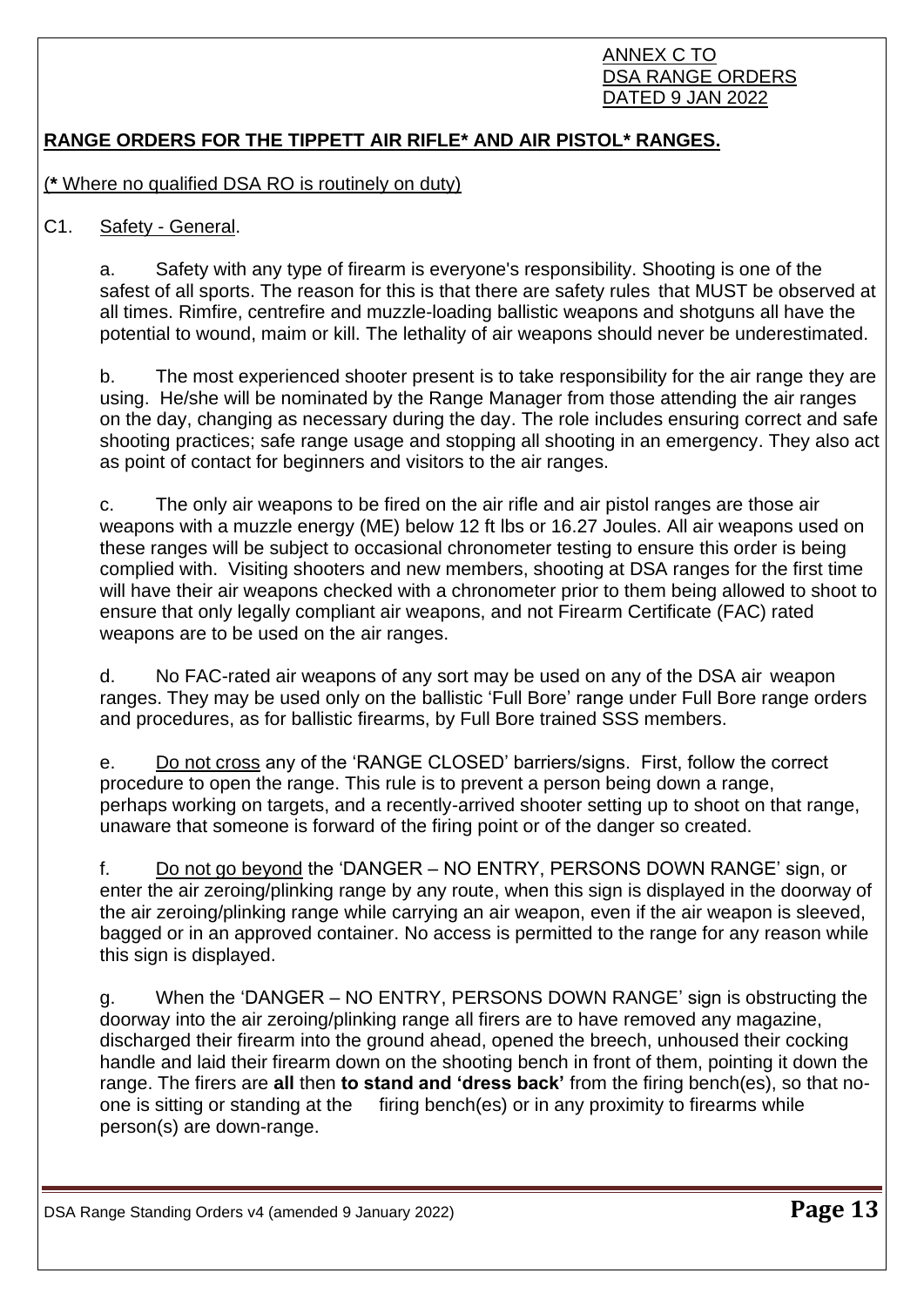h. It is the responsibility of the person(s) wanting to go down the range **that they ensure all the above procedures are in place and have been complied with before leaving the firing point.** Any firer who fails to, or refuses to, comply with these procedures when requested to do so will be reported to the Range Manager, a committee member or NRA Club Instructor(s) for appropriate action to be taken.

i. All spectators must remain behind the firing benches and/or firing points at all times on all air rifle and air pistol ranges when firing is in progress. They are to comply with any safety or other appropriate instructions of DSA officials. Failure to comply when asked may result in them being directed to leave the air range(s).

# C2. Safe Handling of Air Weapons (General).

a. All air weapons are to be sleeved, bagged or in an approved container for any movement from or to the member's vehicle/car park to the zeroing/'plinking' range or air filling station, which is where all air weapon shooters should report after first 'signing in' at the DSA clubhouse and paying the appropriate fee. 'Signing in' brings the shooter onto DSA shooting insurance.

b. All air weapons are to be sleeved, bagged or in an approved container for any movement between ranges (Zeroing, FT and HFT).

c. When removing the air weapon from the case, sleeve or bag, check to ensure that it is not cocked or loaded.

d. When **handing an air weapon to another person**, always 'prove' to them that it is unloaded.

e. When **handed an air weapon by another person**, first of all 'prove' that it is not loaded or cocked. If the weapon is unfamiliar ask the owner how to do this or request they 'prove' it.

f. When an air weapon is put away always 'prove' (if only to oneself) that it is not loaded or cocked.

g. Never pick up an air weapon without permission from the owner.

h. Air weapons should be stored out of sight and separately from pellets.

i. Air weapons should be covered by a sleeve, bagged or in an approved container (and preferably out of sight) when transporting them in a vehicle.

j. Do not rely on safety catches to keep air weapons safe. Remove any magazine and unload/discharge the weapon into ground while pointing the weapon down the range.

k. Do not try to attract someone's attention or otherwise distract them when they are shooting as it may cause them to turn around, 'sweeping' the muzzle of their weapon away from their target/lane.

l. Observe all the safety rules even when 'dry firing'.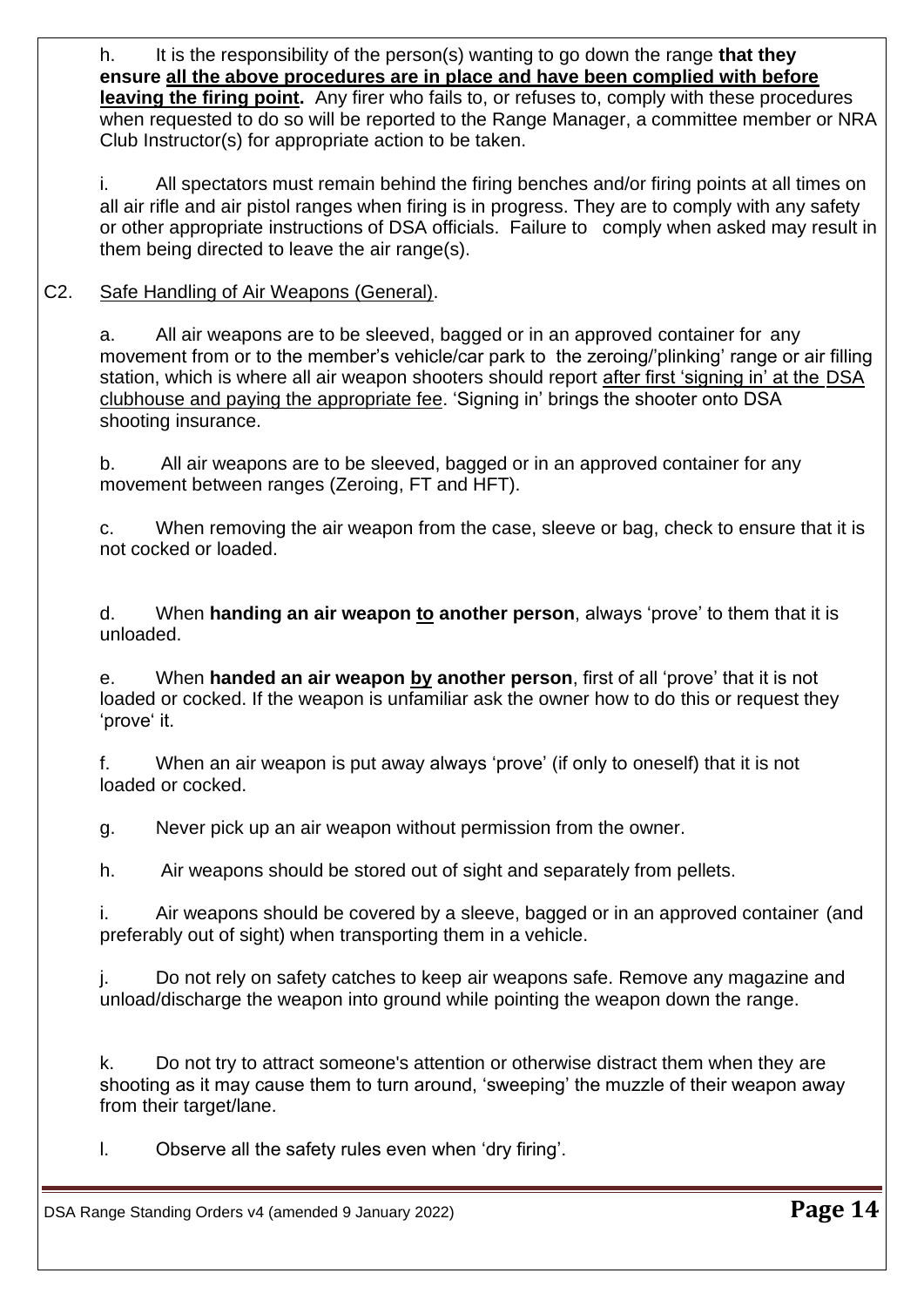m. Air weapons must not be placed or stored where unauthorised people, particularly young people under the age of 18, might gain access to them.

C3. Safety with spring action air weapons (3 types). When "cocking" and loading a spring action break-barrel air weapon, the cocking lever (barrel) must at all times be held by the left hand and the pellet loaded/inserted with the right hand (*or vice versa if left handed*). This rule must always be adhered to, even if the gun is fitted with the so-called 'anti bear trap' mechanism which prevents uncontrolled movement forward of the piston. Equally, the same applies to an under-lever cocking lever. For a side-lever cocking arm, place the right elbow (these weapons all have right hand side cocking levers) over the side lever arm, once the action is cocked, to prevent uncontrolled movement forward of the piston (which could result in injury) while the pellet is loaded with the right hand.

### C4. Safety with pre-charged pneumatic (PCP) air weapons.

a. Compressed air is extremely dangerous and must be treated with strict respect at all times. When charging a PCP air weapon the filler probe must be securely fitted to the weapon and the connection to the air cylinder/bottle checked for secure fitting. First make sure the 'bleed valve' (a knurled metal knob to the side of the larger black plastic filling valve knob) is closed. Then carefully and SLOWLY open the air pressure filling valve. Do not rush this procedure; let the air fill slowly since doing it too fast generates heat which causes the gauges to over-read. Having slowly reached the required pressure on both the gauge on the air bottle you are filling from and the gauge on your PCP air firearm, shut off the air filling valve. When disconnecting from the air bottle the reverse procedure should be observed, **but the valve hose must be purged of air before disconnection from the gauge/bottle**. Do this by opening, quickly, the knurled metal knob 'bleed valve' until all pressure is lost. Then – and not before then - you can disconnect the filling hose from your PCP air firearm. *If you are in any doubt about the safe procedure to charge a PCP air firearm, do not continue*; it must be carried out by a trained and competent person or more a experienced shooter.

b. A PCP air weapon that has a regulator can take a higher pressure charge (that can be used) when compared to a PCP weapon without a regulator (which will shoot low, as the air pressure in the cylinder may be too high and prevents the opening of the firing valve).

This will be tested to check the firer's knowledge of their own weapon(s). Failure to understand this basic principle will mean the member will not be allowed to charge their PCP air fiearm from the club supplied air cylinder/bottle.

# C5. Operating the Air Weapon.

- a. Always keep the air weapon pointing down the range when in use.
- b. Only load the weapon with it is pointing down the range.
- c. Never load an air gun until you are ready to fire it.
- d. When using break barrel or under-lever air weapons, where the breech could snap shut on the fingers, always keep a hold of the barrel/cocking lever while loading. For a side-lever cocking arm, place the right elbow (these weapons all have right hand side cocking levers) over the side lever arm, once the action is cocked, to prevent uncontrolled movement forward of the piston (which could result in injury) while the pellet is loaded with the right hand.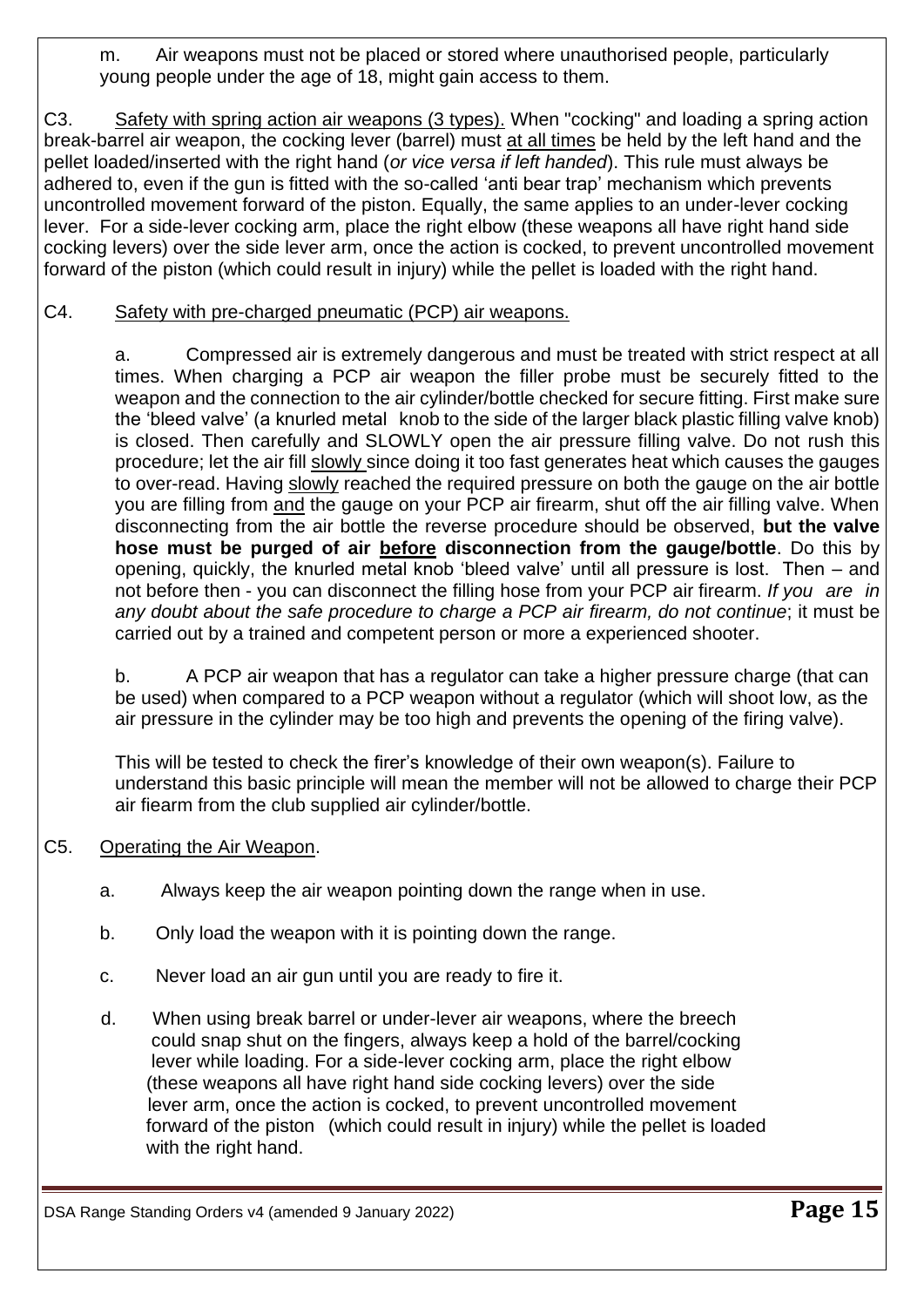#### C6. Moving Around with Air Weapons.

a. All air weapons are to be sleeved, bagged or in an approved container for any movement from and to the member's vehicle/car park or when moving between any of the ranges. The ONLY exception to this rule is when an air weapon is being carried (in accordance with rule 6c below) between the Zeroing/'plinking range' and the air filling station.

b. Never move between lanes with a loaded air weapon.

c. When moving between lanes remove any magazine from the air weapon.

d. While carrying an air weapon between lanes it must not be cocked, the magazine (if any) removed and the air weapon carried as close to vertical as the style of weapon will allow, with the muzzle pointed at the ground. Break-barrel air weapons should have the barrel broken but not cocked. Under lever weapons should have the cocking lever unhoused and hanging loose; the weapon should not be cocked. Side-lever weapons should also have the cocking lever unhoused and hanging loose/open; the weapon should not be cocked.

e. Keep all air weapons in a sleeve, bag or approved container when not actually in use.

# C7. Range Commands – Emergency Stop Firing/Unload.

a. If the command **STOP, STOP, STOP** is given immediately unshoulder the air weapon, take the finger off the trigger, look up and await further instructions.

b. If the command 'Unload' is given the air weapon should be discharged into the ground in front of the firing bench/point with the weapon pointing down the range, the magazine (if any) removed and/or the breech opened. Break-barrel air weapons should have the barrel broken but not cocked. Under lever air weapons should have the cocking lever unhoused and hanging loose; the weapon should not be cocked. Side-lever air weapons should also have the cocking lever unhoused and hanging loose/open; the weapon should not be cocked.

c. Always obey orders/instructions from DSA official(s) without delay or debate. Their decision on safety or behavior related matters is final.

d. Never go forward of the firing line without permission from the senior firer present.

e. If, after obtaining permission and informing other shooters using a range, a shooter goes forward of the firing line there is to be no handling of any weapons on the firing point. All weapons must be unloaded, breeches opened and magazines removed to 'prove' the weapon is clear before the shooter goes forward of the firing line. Additionally, the 'DANGER - NO ENTRY - PERSONS DOWN RANGE' sign must be displayed in the air zeroing range doorway. Firers must stand up and 'dress back' away from the shooting bench(es) so that noone is in proximity to firearms when there are person(s) down-range. Weapons may only be handled once the shooter has returned, is behind the firing line and reports this fact to the other shooters present on that range. The DANGER - NO ENTRY sign can then be removed and any persons wanting to be, can be admitted to the range.

f. If any situation develops where an 'emergency stop firing' is required any member may shout **'STOP, STOP, STOP'** to alert all firers of the situation. Notify the senior firer immediately. C8. Safety with Compressed Air. Many modern air weapons use compressed air as a power source. It provides convenient and effortless shooting, but never underestimate the amount of energy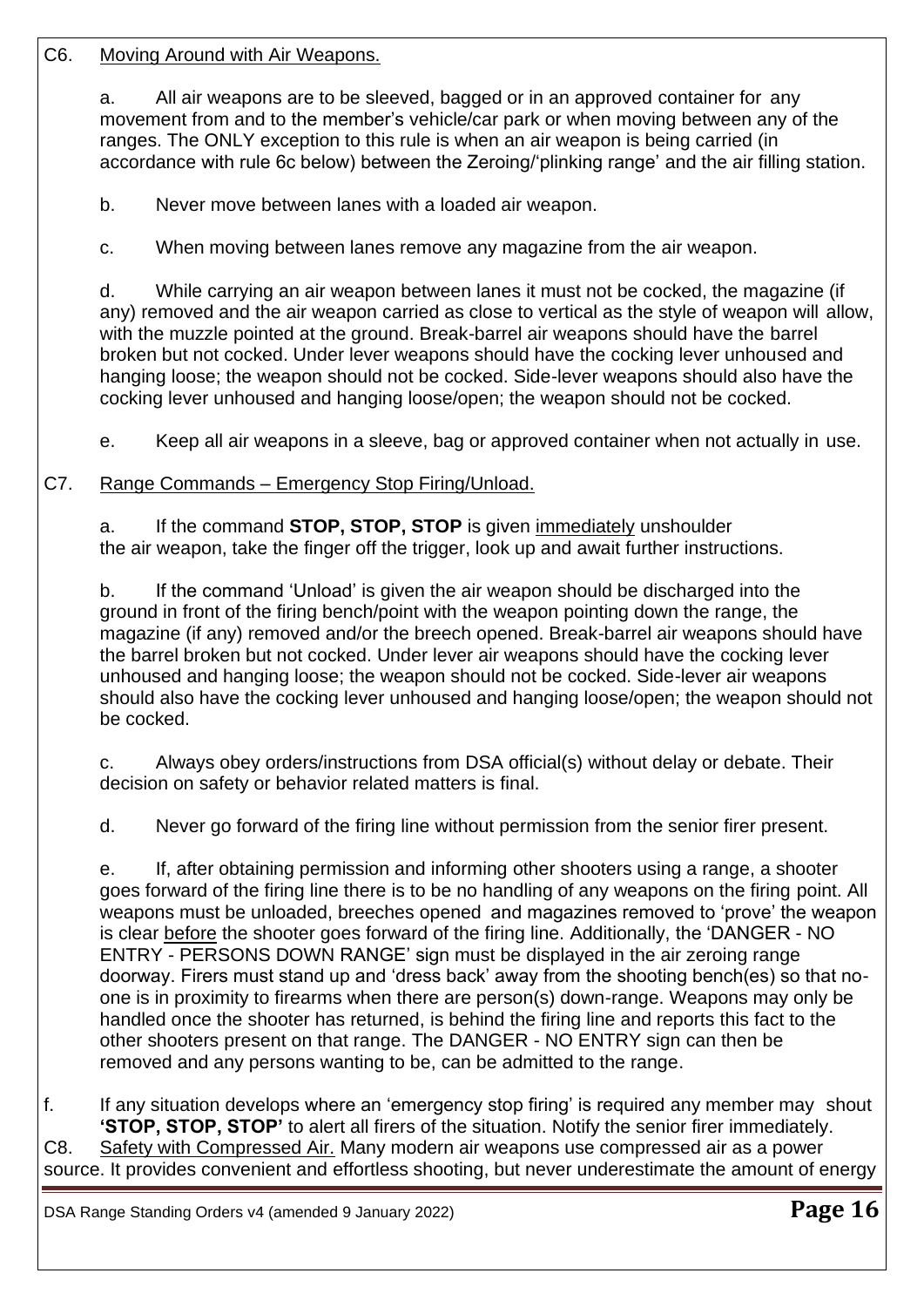#### that is stored inside a cylinder. A compressed air cylinder or 'bottle' is a potential bomb if handled incorrectly, with devastating consequences. ALWAYS:

- $\checkmark$  Ensure that any cylinder or bottle is current and 'in date' for pressure test.
- ✓ Store cylinders and bottles away from sources of heat.
- $\checkmark$  Take great care not to drop cylinders/bottles and avoid hard knocks to any compressed air container.
- $\checkmark$  Do not use any cylinder, bottle or fittings that appear worn or damaged.
- $\checkmark$  Always check the charge rating of unknown cylinders and bottles. If in doubt do not use them.
- $\checkmark$  When tightening bottle fittings use a minimum of force. Hand tight is generally enough.
- ✓ While charging buddy bottles and other removable cylinders, never stand in front of the bottle as it is charged.
- Always keep control of cylinders, bottles and hoses while charging.
- $\checkmark$  Avoid looking directly at gauges as you fill compressed air cylinders.
- $\checkmark$  Always charge your gun slowly.
- $\checkmark$  Don't put full test pressure into the air weapon, only working pressure.
- $\checkmark$  Avoid contact between skin and high pressure air systems.
- $\checkmark$  Avoid getting oils and greases in the high pressure system.
- $\checkmark$  Never drill into discharged pressure bottles for any reason, it invalidates the test certificate. Drilling into charged ones is stupid, dangerous and could be lethal.

C9. Safety with  $CO<sup>2</sup>$  Cartridges.  $CO<sup>2</sup>$  cartridges provide a convenient power source for modern air weapons (rifles and pistols). However, they require special care in operation in addition to the normal safety rules.

#### EVERYWHERE except in the air pistol range:

- Do not load magazines
- $\cdot$  Do not install CO<sup>2</sup> capsules.

On the range firing line:  $\cdot \cdot$  When installing a CO<sup>2</sup> capsule the air weapon must point down the range

- When installing a magazine the air weapon must point down the range.
- While exhausting spent  $CO<sup>2</sup>$  capsules the air weapon must point down the range.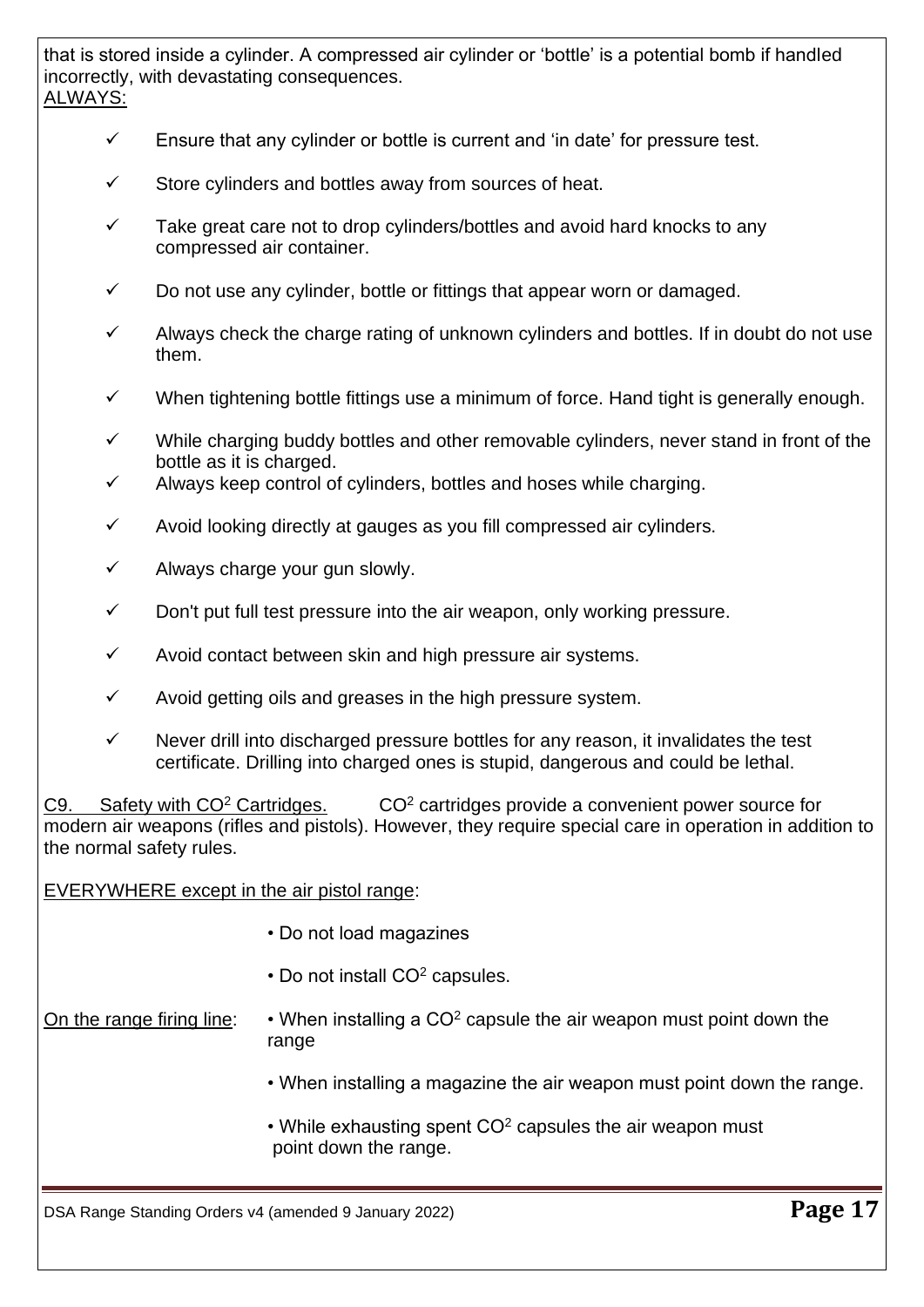$\bullet$  Take care while handling exhausted CO<sup>2</sup> capsules as they become very cold and can cause 'cold burns'.

Before leaving the range: • Remove and empty the magazine

• Remove the CO<sup>2</sup> cartridge and place the air weapon in its case.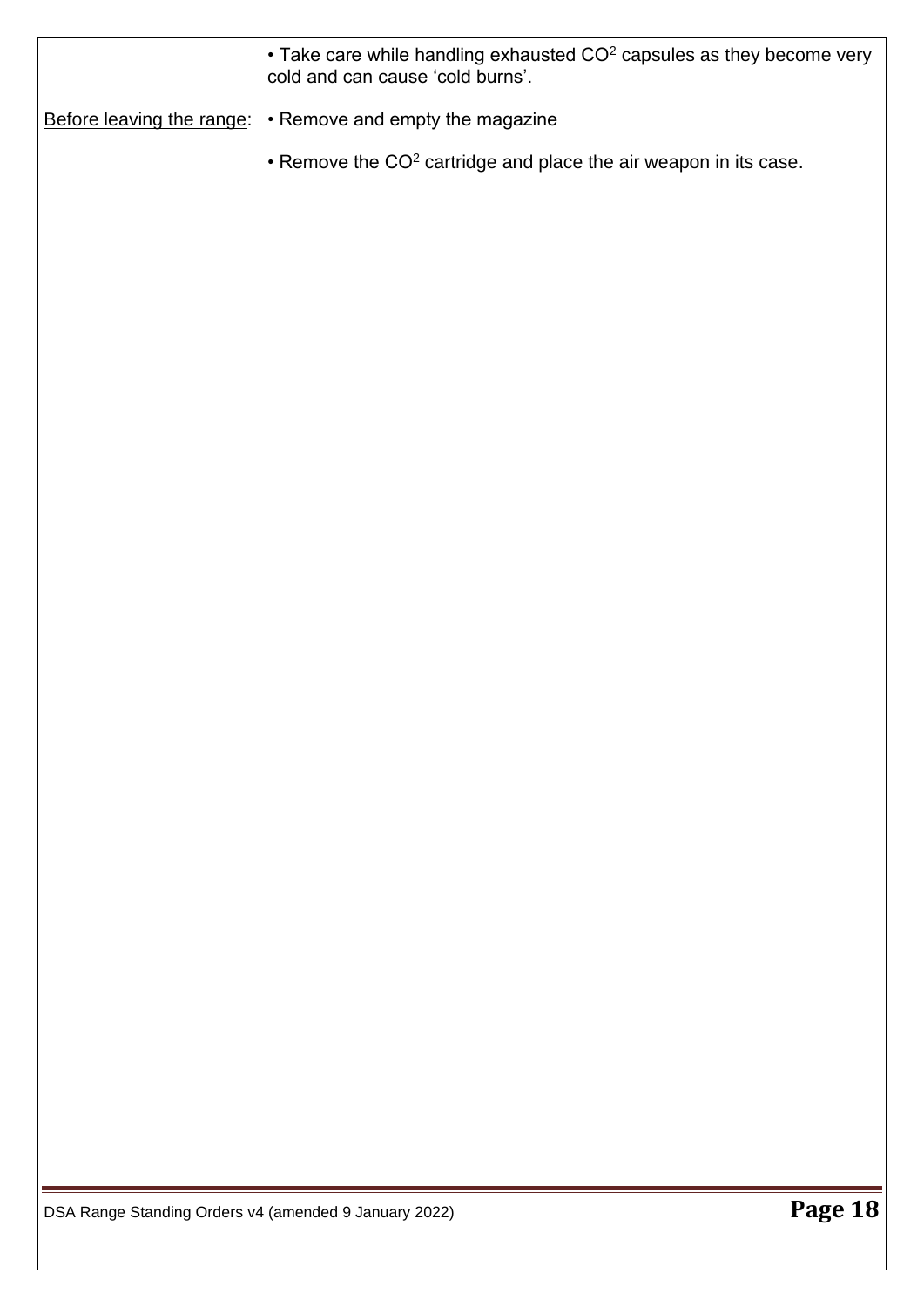#### APPENDIX 1 TO ANNEX C TO DSA RANGE ORDERS DATED 9 JAN 2022

### ORDERS FOR OPENING FOR USE VARIOUS AIR RIFLE RANGES.

#### C.A1.1 PROCEDURE FOR OPENING THE **HUNTER FIELD TARGET (HFT) RANGE**

a. Raise the red flag on the bottom range (known as 'the Archery range').

b. Cross the 'Range closed' barrier adjacent to Lane 10 (targets 36-40) but DO NOT remove it at this time.

c. Walk the range towards Lane 1 (targets 1-4), checking every lane for work in progress or other range safety issues.

d. If no safety issues are observed, the 'Range Closed' barrier adjacent to Lane 1 can be removed.

e. Return to the 'Range Closed' barrier at Lane 10, again checking that there are no safety issues affecting any lane.

f. Once all lanes have been double-checked with no safety issues found, the 'Range Closed' can be removed at this location also.

g. Once all of the above is complete, the HFT Range is open for shooting.

# C.A1.2 PROCEDURE FOR OPENING THE **FIELD TARGET (FT) RANGE**

a. Cross the 'Range closed' barrier but DO NOT remove it at this time.

b. Walk uphill to the top of the range towards checking every lane for work in progress or other range safety issues.

c. If no safety issues are observed, raise the red flag at the top of the path.

d. Return to the 'Range Closed' barrier again checking that there are no safety issues affecting any lane.

e. Once all lanes have been double-checked with no safety issues found, the 'Range Closed' can be removed.

f. Once all of the above is complete, the FT Range is open for shooting.

# C.A1.3 **PROCEDURE FOR OPENING THE ZEROING/PLINKING RANGE**

a. Raise the red flag on the corner of the car park.

b. Check the Field target range, Lane 1, (targets 1-2) for work in progress or other safety issues. IF NO SAFETY ISSUES are observed, continue with range opening procedure.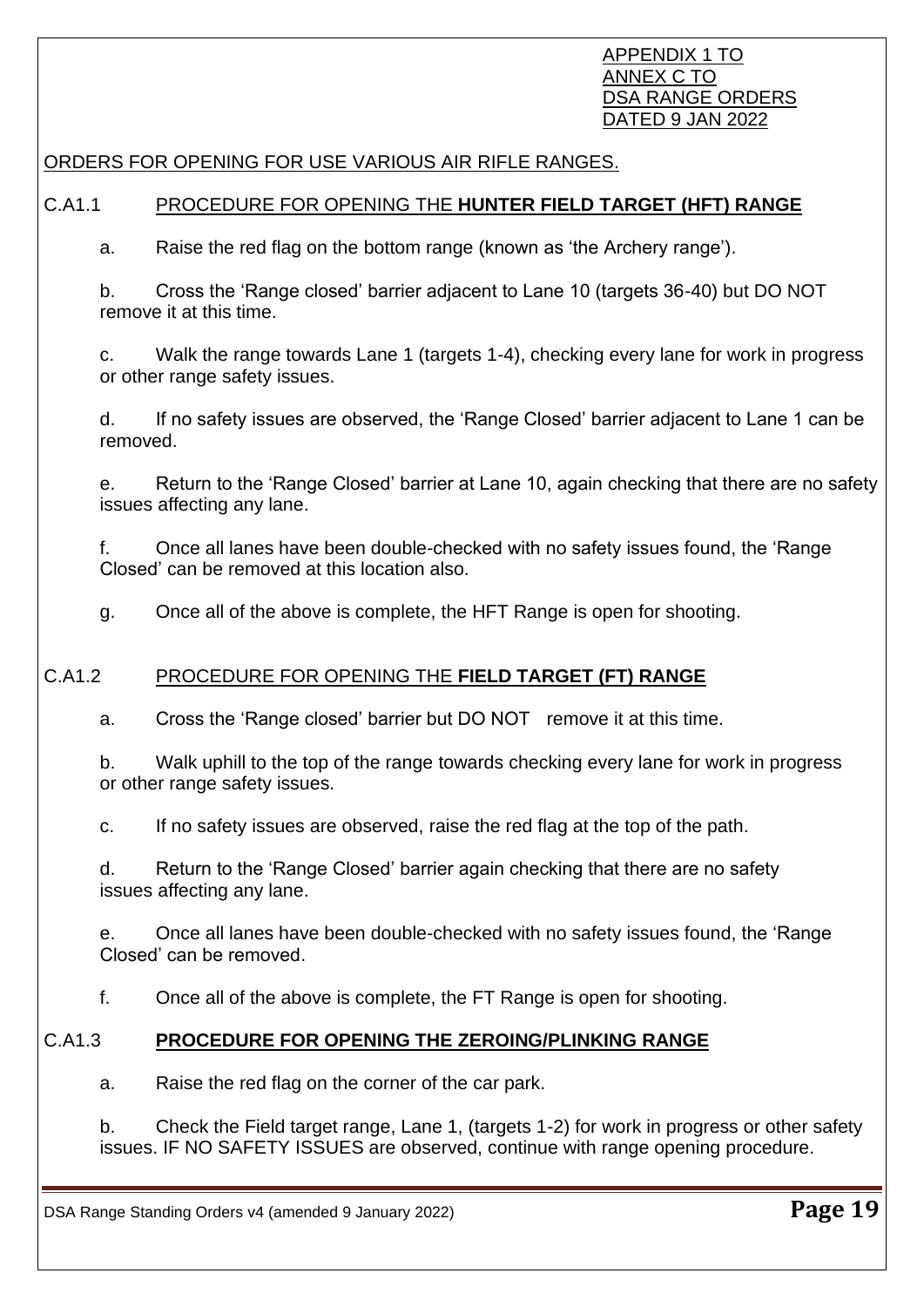c. Cross the 'Range Closed' barrier across the doorway into the firing point but DO NOT remove it at this time.

d. Check that the Zeroing/Plinking range has no work in progress or other safety issues forward of the firing point

e. Once the zeroing/plinking range has been double-checked and no safety issues found, the 'Range Closed' barrier across the doorway into the firing point can be removed.

f. Once all of the above is complete, the Zeroing/Plinking Range is open for shooting.

ANNEX D TO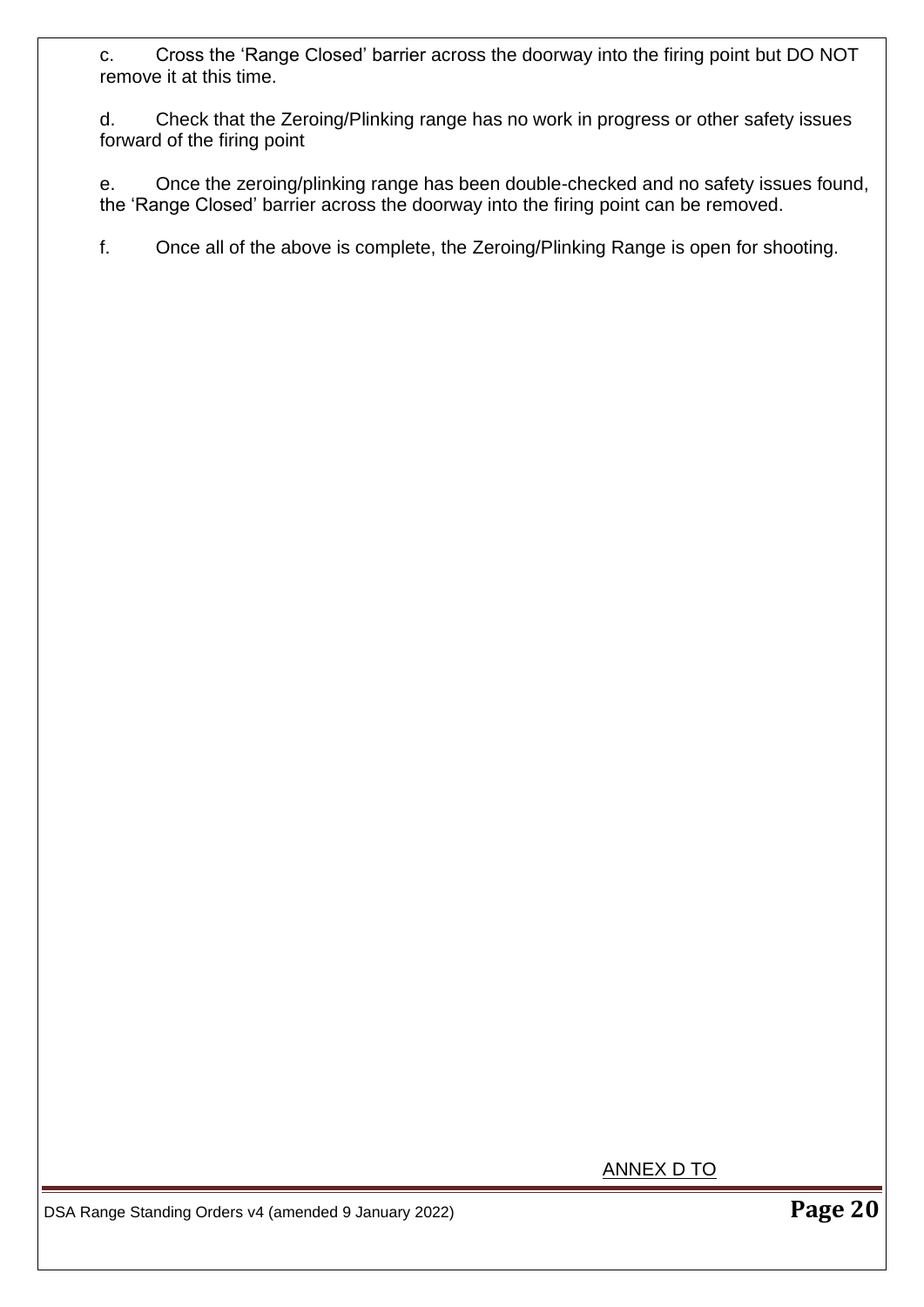# DSA RANGE ORDERS DATED 9 JAN 2022

# **RANGE ORDERS FOR THE ARCHERY\* RANGE.**

# (**\*** Where no Archery GB qualified instructor/ archery range safety officer is routinely on duty)

D1. Safety with any type of weapon is everyone's responsibility. Shooting, including archery, is one of the safest of all sports. The reason for this is that there are safety rules that MUST be observed at all times. Archery, done wrongly, has the potential to wound, maim or kill.

D2. In the circumstances where no Archery GB qualified instructor or range safety officer is on and running the archery range (the 'Line Captain'), the most experienced archer present is to take responsibility for being the Line Captain. The role includes ensuring correct and safe shooting; safe arrow collection and stopping all shooting in an emergency.

D3. Visiting shooters, new members and Association members new to archery will have their archery equipment checked by the archery instructor (AI), Line Captain or Range Manager to ensure it is safe to use and before being allowed onto the range to shoot.

D4. Any injury incurred while using the archery range and archery equipment is to be reported to the AI and/or Range Manager.

D5. Any damage to DSA owned archery equipment is to be reported to the AI and/or Range Manager and entered into archery range incident book.

D6. Archery has a unique language. All participants are to ensure they are familiar with range commands and instructions before shooting. A beginner's/probationer's manual is available to assist: see the DSA Safe Archer Scheme handbook on the DSA website.

D7. Footwear that fully encloses the toes and front of the foot must be worn at all times when shooting.

D8. Do not wear loose clothing, or have long hair hanging loose when shooting; this can cause injury. DSA membership lanyards are to be worn but must be tucked in, or worn hanging down the back, to prevent injuries. Alternatively they may be attached to the quiver so long as they remain easily visible.

# D9. Range Conduct.

a. Emergency stop shooting. On hearing the command 'FAST' (or several blasts of the whistle) all archers are to stop shooting. If a bow is drawn the archer is to let down and cease from letting the arrow fly.

b. No running or 'horseplay', especially by children or youths. Archery is not a game.

c. Wear appropriate protective gear/equipment to prevent string injuries.

d. Use a bow stringer to attach the bow string to each limb (especially if using a 'recurve' bow). The "step-through" method is quicker, but it is dangerous, and a bow